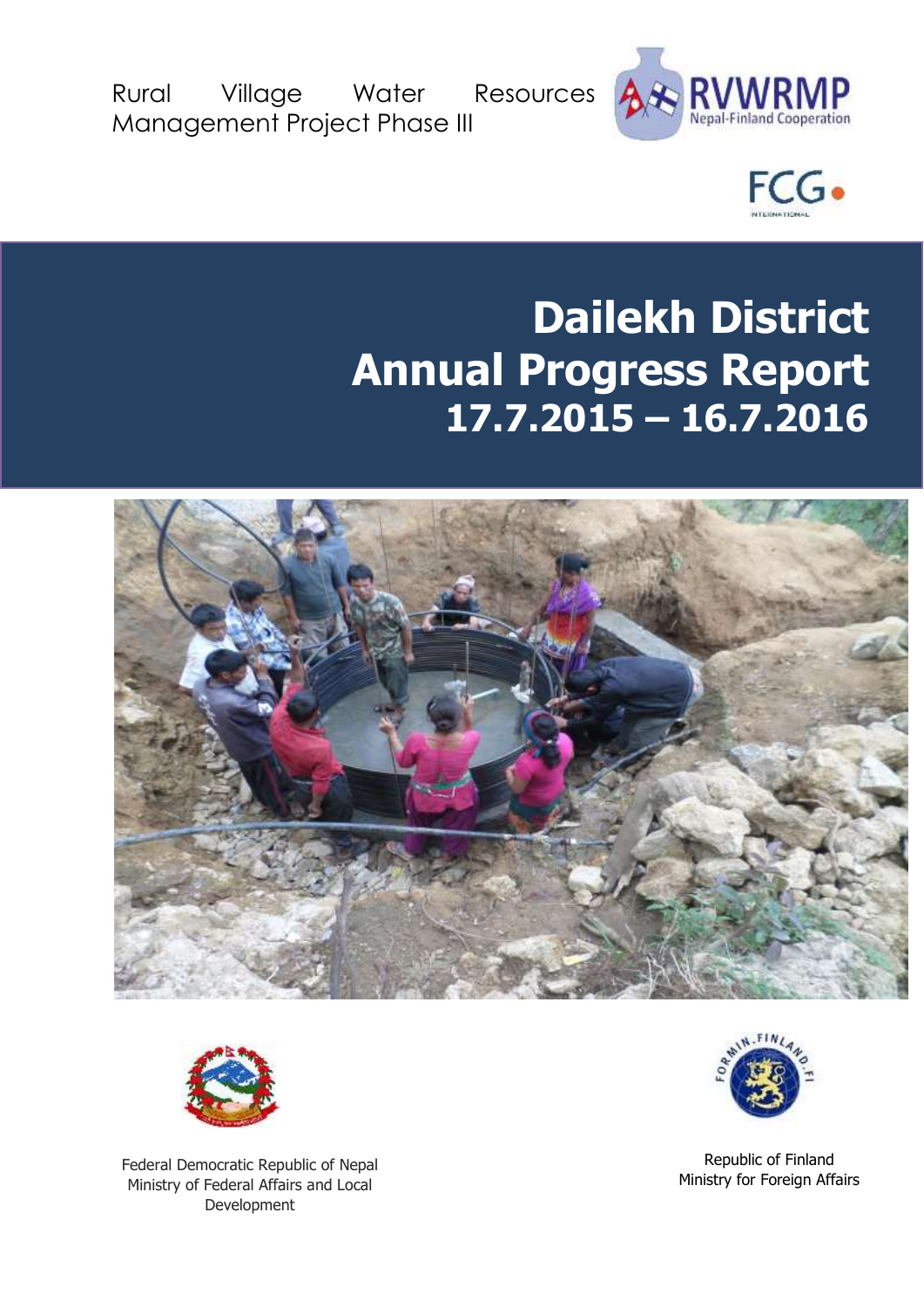# <span id="page-1-0"></span>**LIST OF ABBREVIATIONS**

| AB             | <b>Actual Beneficiary</b>                                             |
|----------------|-----------------------------------------------------------------------|
| <b>AEPC</b>    | Alternative Energy Promotion Centre                                   |
| AWP            | Annual Work Plan                                                      |
| <b>BE</b>      | <b>Beneficiary Equivalent</b>                                         |
| CA             | <b>Constituent Assembly</b>                                           |
| CB             | Capacity Building                                                     |
| <b>CBMS</b>    | Capacity Building and Monitoring Specialist                           |
| Cl             | Conventional Irrigation                                               |
| CO             | Community Organization                                                |
| <b>CSIDB</b>   | Cottage and Small Industry Development Board                          |
| <b>CY</b>      | Calendar Year                                                         |
| <b>DADO</b>    | District Agriculture Development Office                               |
| <b>DDC</b>     | <b>District Development Committee</b>                                 |
| <b>DIDC</b>    | <b>District Information Development Centre</b>                        |
| <b>DLS</b>     |                                                                       |
|                | Department of Livestock Services                                      |
| <b>DMC</b>     | <b>District Management Committee</b>                                  |
| DoC            | Department of Cooperatives                                            |
| Dol            | Department of Irrigation                                              |
| <b>DOLIDAR</b> | Department of Local Infrastructure Development and Agricultural Roads |
| <b>DTO</b>     | District Technical Office                                             |
| D-WASH-CC      | <b>District WASH Coordination Committee</b>                           |
| <b>DWRDF</b>   | District Water Resource Development Fund                              |
| <b>DWS</b>     | Drinking Water Supply/Scheme                                          |
| <b>DWSS</b>    | Department of Water Supply and Sewerage                               |
| <b>ESAP</b>    | Energy Sector Assistance Programme                                    |
| <b>EUR</b>     | Euro                                                                  |
| <b>FCG</b>     | <b>FCG International Ltd</b>                                          |
| FY             | <b>Fiscal Year</b>                                                    |
| <b>GDI</b>     | Gender Development Index                                              |
| <b>GESI</b>    | Gender Equality and Social Inclusion                                  |
| <b>GGR</b>     | <b>Gravity Goods Ropeway</b>                                          |
| <b>GOF</b>     | Government of Finland                                                 |
| <b>GON</b>     | Government of Nepal                                                   |
| HG             | Headquarter                                                           |
| <b>HRBA</b>    | Human Rights Based Approach                                           |
| <b>ICA</b>     | International Cooperative Alliance                                    |
| ICS            | <b>Improved Cooking Stove</b>                                         |
| ILO            | International Labor Organization                                      |
| <b>IPO</b>     | Implementation on-going                                               |
| LDO            | Local Development Officer                                             |
| <b>LSGA</b>    | Local Self Governance Act                                             |
| M              | Million                                                               |
| <b>MDG</b>     | Millennium Development Goal                                           |
| <b>MFA</b>     | Ministry for Foreign Affairs (of Finland)                             |
| MH             | Microhydro                                                            |
| <b>MHP</b>     | Microhydro project                                                    |
| <b>MIS</b>     | Management Information System                                         |
| <b>MoFALD</b>  | Ministry of Federal Affairs and Local Development                     |
| MoU            | Memorandum of Understanding                                           |
| MoUD           |                                                                       |
|                | Ministry of Urban Development                                         |
| <b>MTR</b>     | Mid-Term Review                                                       |
| <b>MUS</b>     | Multiple Use System                                                   |
| <b>NCF</b>     | Nordic Climate Fund                                                   |
| <b>NPR</b>     | Nepalese rupee                                                        |
| <b>NRREP</b>   | National Rural Renewable Energy Project                               |
| <b>NSHMP</b>   | National Sanitation and Hygiene Master Plan                           |
| ODF            | <b>Open Defecation Free</b>                                           |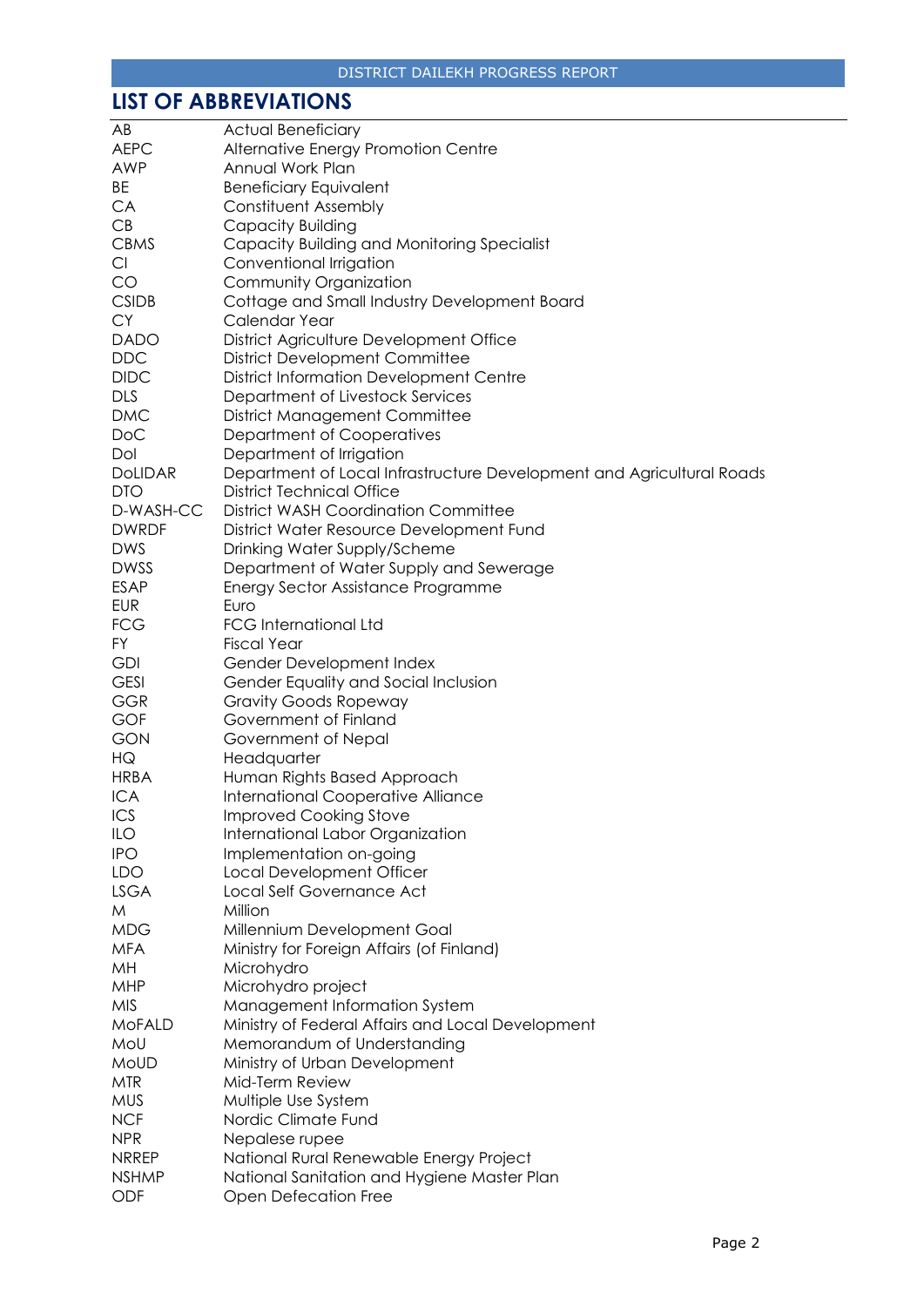|                | DISTRICT DAILEKH PROGRESS REPORT                              |
|----------------|---------------------------------------------------------------|
| <b>O&amp;M</b> | Operation and Maintenance                                     |
| p/m            | Person month                                                  |
| <b>PAF</b>     | Poverty Alleviation Fund                                      |
| <b>PDNA</b>    | Post Disaster Needs Assessment                                |
| <b>PCO</b>     | <b>Project Coordination Office</b>                            |
| PoCo           | <b>Post Construction</b>                                      |
| <b>PSU</b>     | Project Support Unit                                          |
| <b>RADC</b>    | Remote Area Development Committee                             |
| <b>REDP</b>    | Rural Energy Development Programme                            |
| <b>REFEL</b>   | Renewable Energy Technologies for Enhancing Rural Livelihoods |
| <b>RVWRMP</b>  | Rural Village Water Resources Management Project              |
| <b>RWH</b>     | Rainwater Harvesting                                          |
| RWSSP-WN       | Rural Water Supply and Sanitation Project, West Nepal         |
| SbS            | <b>Step by Step Guidelines</b>                                |
| SC.            | <b>Steering Committee</b>                                     |
| SDP            | Sector Development Plan                                       |
| SEIU           | Sector Efficiency Improvement Unit                            |
| SNV            | Netherland's Development Organization                         |
| SO             | <b>Support Organisation</b>                                   |
| SP             | Support Person (individual hired by DDC)                      |
| SvB            | <b>Supervisory Board</b>                                      |
| SWAP           | Sector Wide Approach Programme                                |
| T              | Trimester of Nepalese Fiscal Year                             |
| <b>TA</b>      | <b>Technical Assistance</b>                                   |
| UC             | <b>User Committee</b>                                         |
| <b>VDC</b>     | Village Development Committee                                 |
| <b>VMW</b>     | Village Maintenance Worker                                    |
| V-WASH-CC      | <b>VDC WASH Coordination Committee</b>                        |
| WASH           | Water Supply, Sanitation and Hygiene                          |
| WBRS           | Web-based Reporting System                                    |
| <b>WSP</b>     | Water Safety Plan                                             |
| WSSDO          | Water Supply and Sanitation Division Office                   |
| <b>WUMP</b>    | Water Use Master Plan                                         |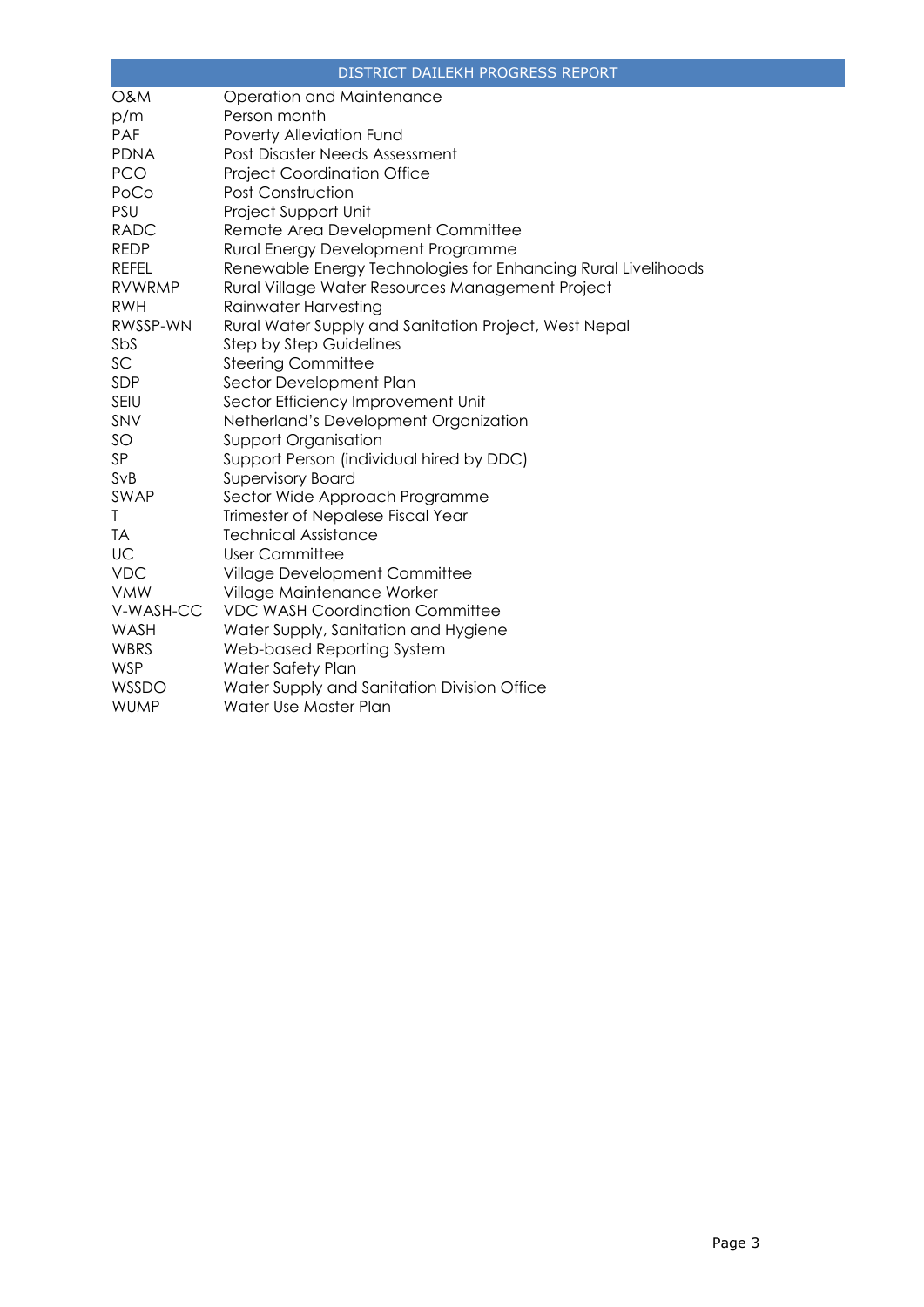#### **Index**

<span id="page-3-0"></span>

| 1. |     |  |
|----|-----|--|
| 2. |     |  |
| 3. |     |  |
|    |     |  |
|    |     |  |
|    |     |  |
|    |     |  |
|    |     |  |
|    |     |  |
|    |     |  |
|    |     |  |
|    |     |  |
|    |     |  |
|    |     |  |
|    |     |  |
|    |     |  |
|    |     |  |
|    |     |  |
|    |     |  |
| 4. |     |  |
| 5. |     |  |
|    | 5.1 |  |
|    | 5.2 |  |
|    | 5.3 |  |
| 6. |     |  |
| 7. |     |  |
|    | 7.1 |  |
|    | 7.2 |  |
|    | 7.3 |  |
|    |     |  |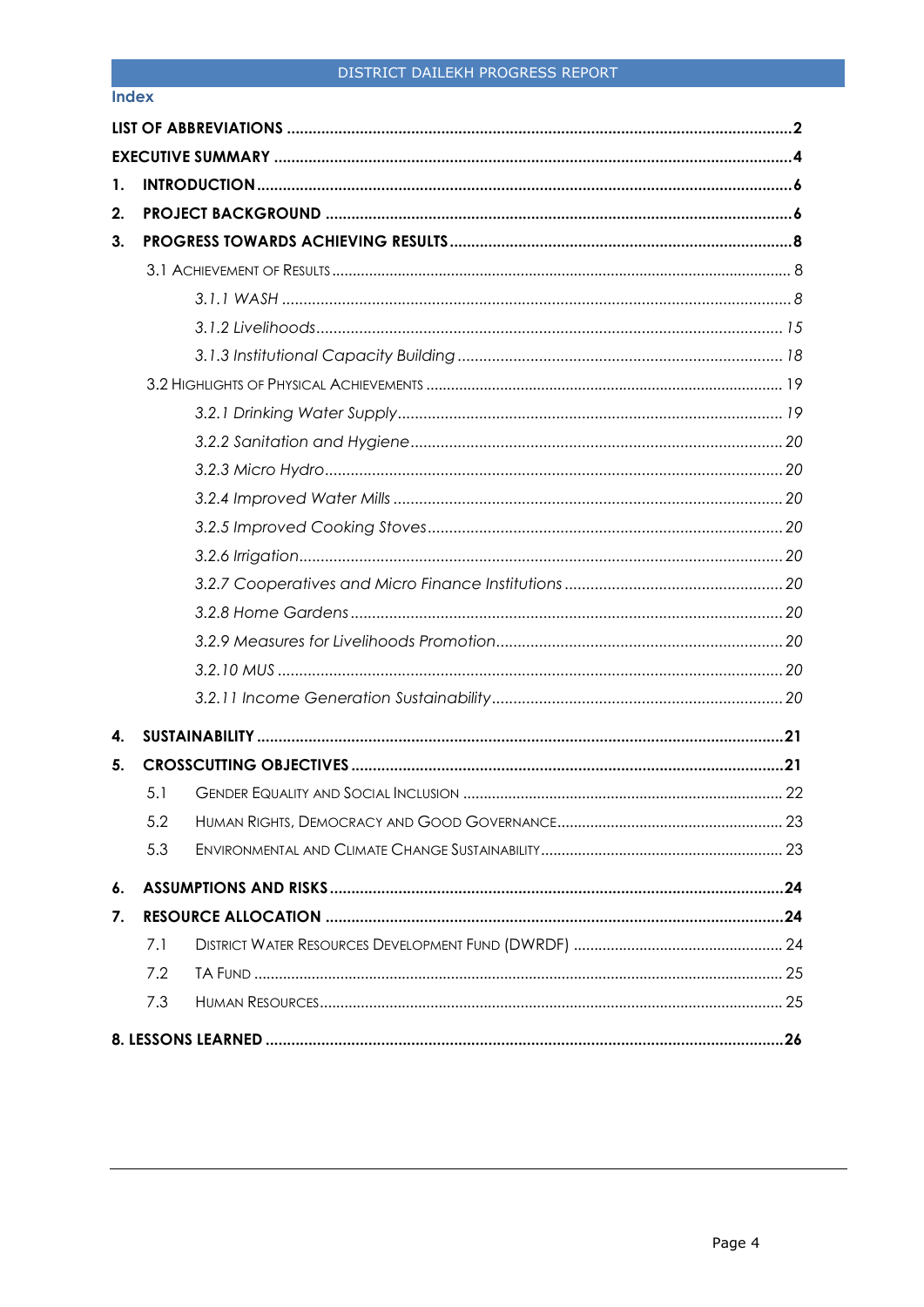## EXECUTIVE SUMMARY

Rural Village Water Resources Management Project (RVWRMP) Phase III is also being implemented in Dailekh district out of 10 project districts in Far and mid western region of Nepal. This is the annual progress report of the Dailekh districts project activities executed in FY 072/73 and this covers main highlights f the key activities, outputs and achieved results including major lesson learning that be applied in the next fiscal years planning and implementation. The progress report is mainly focused on the result based monitoring and reporting approach and reflects the target based progress status with mainstreaming status of the cross cutting issues in the 6 core project VDCs during the first year of 3<sup>rd</sup> third phase of the project. According as the logical framework of the project, there are indicated major 3 results including WASH, Livelihood and Capacity building with different result indicators. District bi-monthly reporting, scheme cards, financial progress reports of DWRDF and TA fund, field visit reports of district/field staffs in each bi-monthly period etc are made as the basis of this progress report.

In part of the result 1: There are 12 result indicators progress is presented that replicates the sustainable WASH development in the project area. Out of 6 core project VDCs, the basic water supply coverage is in progressive line in 2 previously takeover VDCs Jagnath and Naumule (from phase 2). In those VDCs, the functionality status of the constructed project and WSP formulation seems maintained however in remaining 4 VDCs; the progress on basic WS coverage seems in very initial line as being newly started working areas. Total of 13 (11 WS schemes and 2 MUS with WS) are ongoing in implementation through the FY1. The status of the household sanitation is well in all 6 core VDCs but many of the institutional sanitation and major indicators of the total sanitation are to be focused to implement rapidly as movement. The activities to protect critical water sources in all 6 VDCs seem to be accelerated. In part of the result 2: The progress against the 13 result indicators for this result area is presented in this report that replicates the progress on the basic livelihood and sustained income generation in all 6 project VDCs. Aligning the home garden activities with water supply scheme development, in all project VDCs, establishment of the home gardens is achieved in 50% of WS beneficiary HHs in average. In the livelihood related trainings, out of total training participants, at average 68% of women participation is ensured. Similarly the participation of the Dalit and Janajati is also ensured in proportionate basis in all VDCs. There is no self sustained and project supported cooperatives and MH projects in the VDCs, major of the indicators related to the cooperatives and MH energy utilization are not achieved and realized be included in further coming annual plan of the district as per priority need basis.

In part of the result 3: Out of 9 result indicators, the progress against the applicable indicators at district level is presented in this report that replicates the institutionalized capacity building of the concerned stakeholders. The minimum 1% contribution of DDC is ensured with visible level of ownership and coordination/collaboration among livelihood partners is significant. During the period 13 Numbers of interactive DMC meetings were held. DDC has achieved 92.13 % of DWRDF financial progress. During the period, no new WUMP is prepared in this district.

In overall prospective, the progress of the initial first years of project in the district seems in line to achieve the goal of overall project phase although numbers of the activities against their result indicator should densely planned and implemented. The detail of the project activities are mentioned in the report below.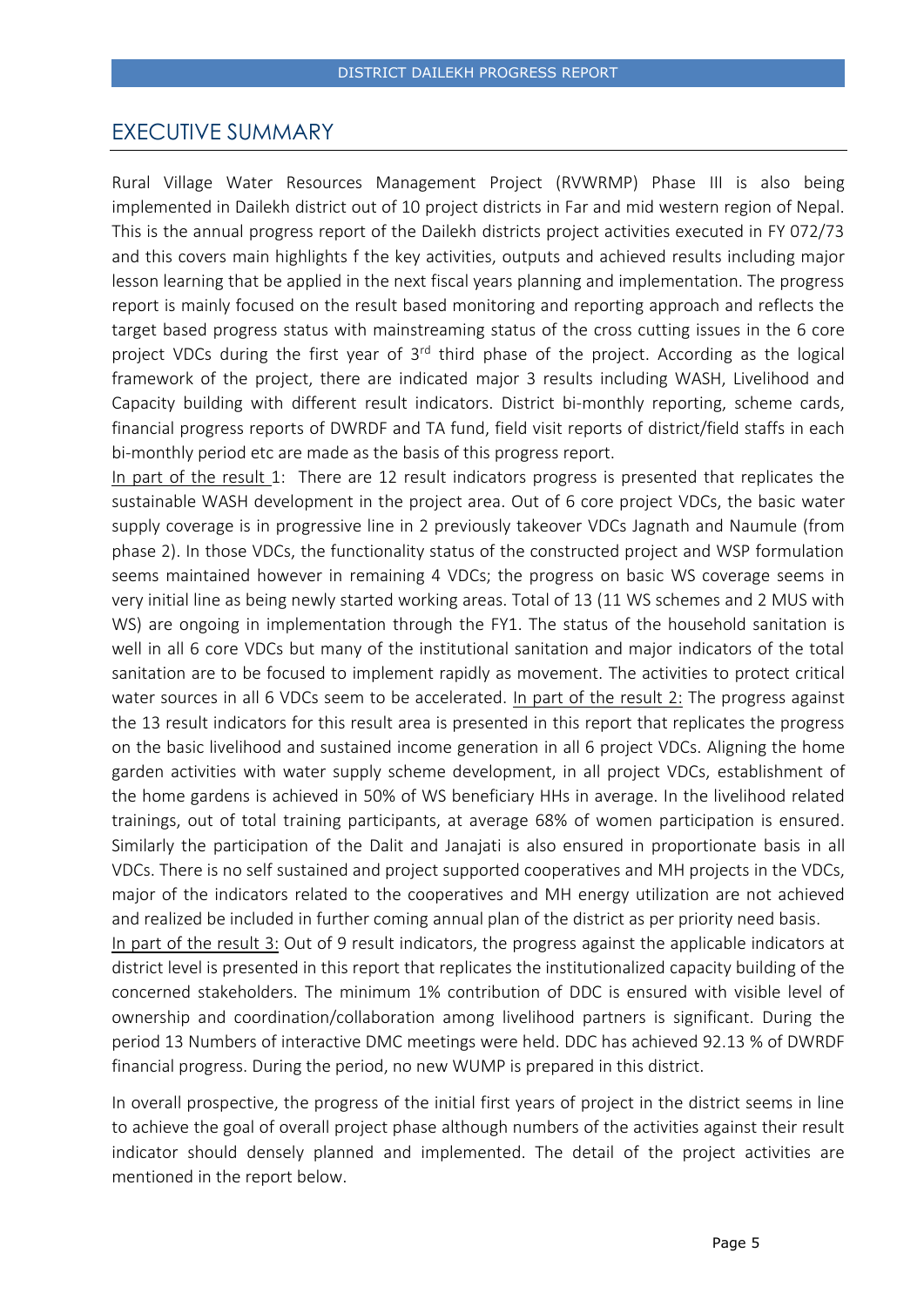# <span id="page-5-0"></span>1. Introduction

Daliekh district covers 1,505km² of Nepal's Mid-Western Region. Its elevation ranges from 544 to 4,168 meters above sea level. Administratively, Dailekh comprises 49 Village Development Committees (VDCs), 2 Municipality, 11 Ilakas, and two electoral constituencies. Its District headquarters (DHQ) is Dailekh Bazaar (Narayan municipality), and the district borders Jajarkot to the East, Achham to the West, Kalikot to the North and Surkhet to the South.

Dailekh's population was 261,770 in 2011, 51% of whom women. This population includes 35,304 children under five, 34,339 adolescent girls (aged 10-19), 63,073 women of reproductive age (aged 15-49), 13,084 senior citizens (60 years and above). The majority of the population (97%) is Hindu, while 2% are Buddhist, and smaller shares of other religions. In 2001, the population comprised 49% Chhetris, 24% Dalits, 14% Brahmins, and 12% Janajatis, among other caste and ethnic groups. The main crops cultivated in Dailekh are maize, wheat, paddy, oilseed, potato and vegetable. Agricultural production has been affected in recent years by growing migration of farmers to cities and of youth to India and Gulf countries to earn income as unskilled laborers.

RVWRMP III is also being implemented in Dailekh after its successful completion of I and II. Up to the date RVWRMP has covered 12 VDCs of Dailekh out of which 6 VDCs are phased out after project completion and in 6 core VDCs project is being run. As stated in the project document, the overall objective, to which RVWRMP III contributes, is improved public health and reduced poverty within the project working area. The Project Purpose is to achieve full coverage of water supply and sanitation, and establishment of functional planning and implementation frameworks for all water uses in nine project districts. The three result areas of RVWRMP III are: 1. WASH, 2. Livelihoods, and 3. Institutionalized Capacity at District Level.

# <span id="page-5-1"></span>2. Project Background

Please explain here the profile of activities in your district.

In Dailekh, aligning to the spirit of project document, RVWRMP is implementing Water Resources Management activities based on prioritization in VDC level Water Use Master Plans (WUMPs). It include different components likewise water resources, sanitation, Livelihood and capacity building activities. All activities emphasize efficient and effective management of water resources in participation and collaboration with the local beneficiary people in rational, equitable and sustainable manner. Climate change adaptation, capacity building of concern stakeholders and gender equality and social inclusion is the cross cutting issues in all activities. DDC Dailekh is the executive agency of the district project and District Management Committee is responsible for project administration at district level. DDC, VDCs are contributing cash amount in each individual scheme as per project implementation Guideline (PIG), users have also established O&M fund for the future sustainability of schemes.

After completion of the targeted activities in 6 VDCs Lalikanda, Kalika, Meheltoli, Bishala, Kushapani and Singhasain project is phased out for investment in the VDCs and only follow up activities are being conducted. At present project is being run in another 6 VDCs: Jagnath, Naumule, Salleri, Toli, Lakandra and Jambukandh. Two VDCs Jagnath and Naumule are being continued with project activities from the second phase and remaining 4 core VDCs have just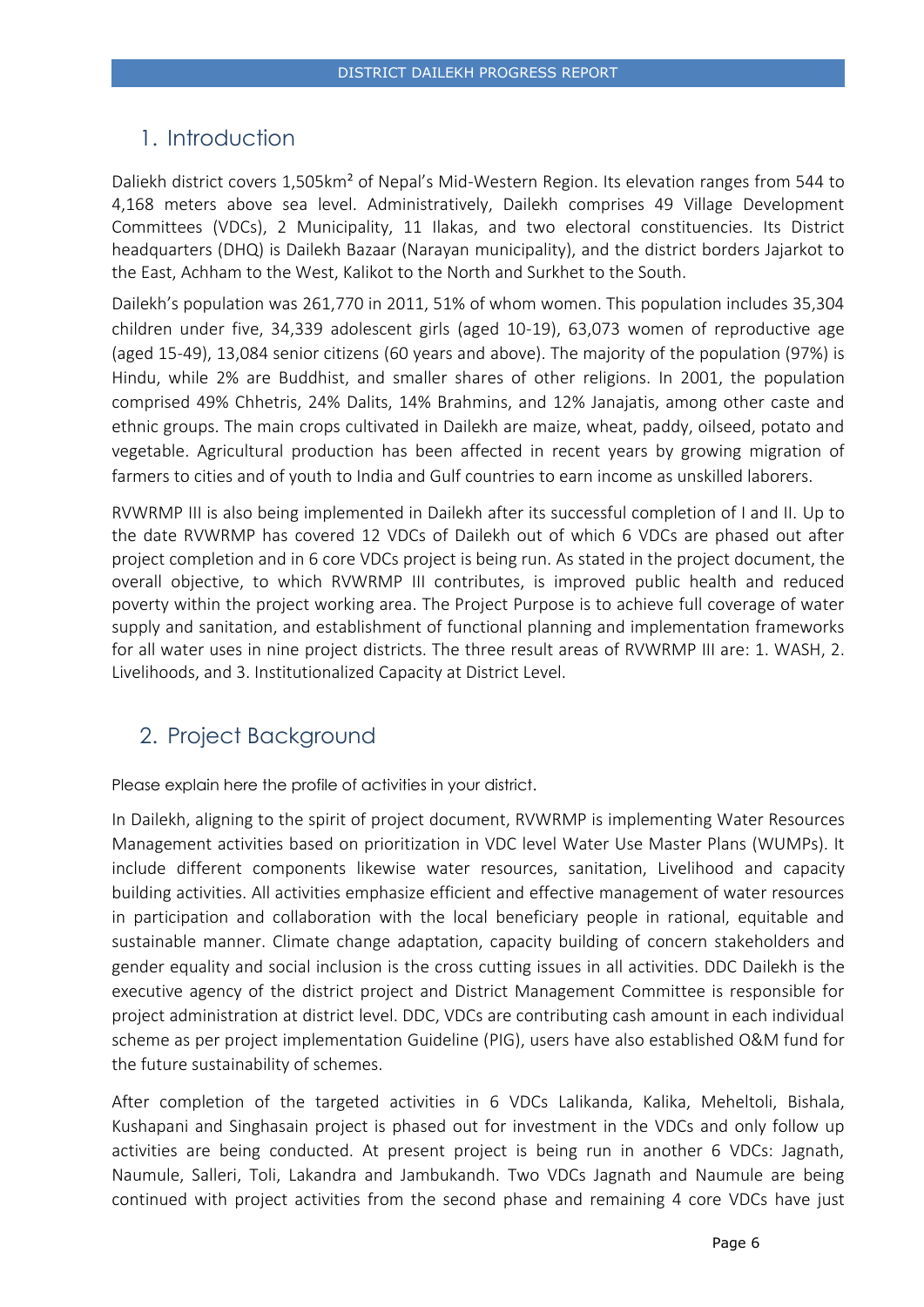started the project activities in first lot. Another 6 VDCs are being planned to support for the preparation of WUMP in this FY.

In Dailekh, the major agencies mobilized in the sector of WASH development are DDC, DWSSDO, WARM-P HELVETAS, SNV, NCCSP, WUPAP etc. Among them WARM-P HELVETAS has its implementation modality after preparation of WUMP that is similar to RVWRMP. HELVETAS has supported to Dullu municipality and other 7 VDCs to prepare WUMP. In total 1 municipality and 19 VDCs have their WUMP in Dailekh (detail below). In the sector of livelihood, DDC, DADO,KISAN, WUPAP, L-LINK, RAP3 are major agencies executing their activities in district and are the potential collaboration partners in this sector. DDC itself has prepared its capacity building plan and being implemented.

| Supporting agency      | Municipality/VDCs                         | Remarks                                |
|------------------------|-------------------------------------------|----------------------------------------|
| <b>RVWRMP</b>          | Lalikanda, Kalika, Meheltoli,<br>Bishala, | RVWRMP phased out VDCs                 |
|                        | Kushapani and Singhasain                  |                                        |
| <b>RVWRMP</b>          | Jagnath, Naumule, Salleri, Toli, Lakandra | <b>RVWRMP</b> core VDCs                |
|                        | and Jambukandh                            |                                        |
| <b>WARM-P HELVETAS</b> | Dullu Municipality, Chamunda, Singaudi,   | (Ruma, Bhawani, Tolijaisi and          |
|                        | Goganpani, Pipalkot, Raniban, Bhawani,    | Chamunda) adjoining to<br>core         |
|                        | Ruma, Tolijaisi                           | VDCs and (Raniban, Pipalkot)           |
|                        |                                           | adjoining to phased out VDCs           |
|                        |                                           |                                        |
| <b>RVWRMP</b>          | 6 VDCs                                    | To be finalized                        |
|                        |                                           |                                        |
| Total                  | 20 VDC + 1 Municipality completed,        | 49<br><b>VDCs</b><br>Out.<br>Ωt<br>and |
|                        | 6 VDCs in Plan                            | Municipality                           |

Table: List of WUMP VDCs/Municipality in Dailekh

Three local NGOs (Local Development Fund, SoSEC Dailekh and Everest club Dailekh) act as a support organization (SO) and providing social and technical support with coordinating with DDC/DTO and other concerned line agencies. Two sub engineers (SE) and two livelihood promoters (LP) are also mobilized as individual support persons through DDC.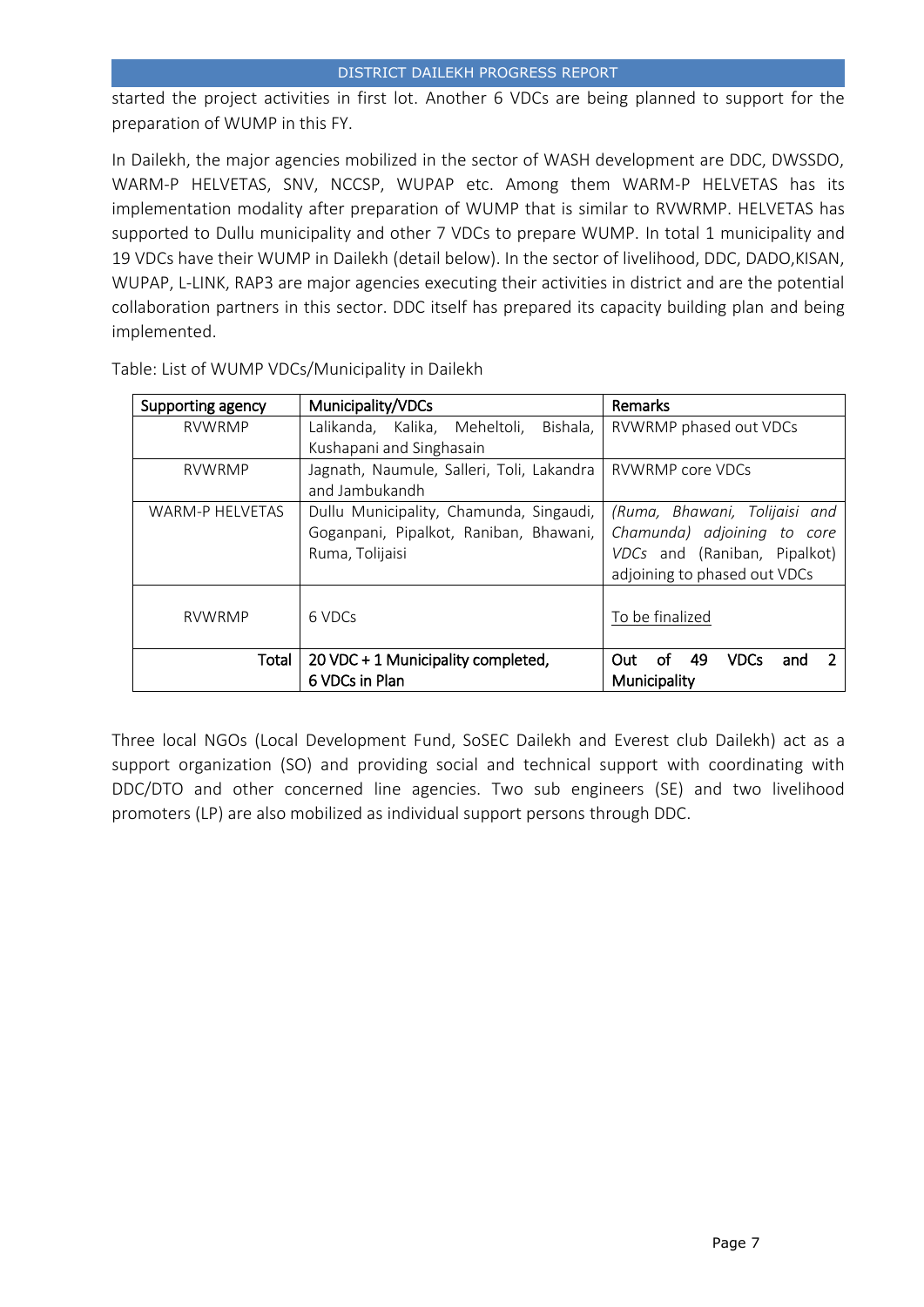# <span id="page-7-0"></span>3. Progress towards Achieving results

In this chapter it is elaborated the progress made against each result and related indicators as identified in the Logical Framework and the related annual results tables as given in the Annual Work Plan. In the following mentioned progress table it covers the progress of the core 6 active VDCs (Naumule, Jagnath, Salleri, Toli, Jambukandh and Lakandra) during the period of FY 072/73. In some indicators as per their demand, some of the results are drawn as cumulative status of the VDC up to the date.

The major 3 result areas (WASH, Livelihood and Institutional Development) are splinted into different related result indicators and the detail progress on the indicators are mentioned individually in the tables below.

# <span id="page-7-2"></span><span id="page-7-1"></span>3.1 Achievement of Results

## 3.1.1 WASH

This result has emphasized to the improvement of the WASH services in the project area through the construction and rehabilitation of the water supply schemes identified in WUMP, Promotion of the sanitation through hygiene education and awareness building to complement physical infrastructure related to HH and institutional sanitation and ensuring water quality & sustainability through WSP implementation. There are 13 major result indicators categorized to achieve the result. Major of the WS schemes are identified in WUMP as new schemes in all core VDCs hare in Dailekh out of them some are MUS schemes as major components of water supply system. As Dailekh is already declared as 25<sup>th</sup> ODF district of Nepal, all project VDCs and V WASH CC is concentrated to the planning and implementation of the total sanitation strategy and activities are being aligned in that strategy.

In FY 072/73, in all core VDCs, total 13 WS and WS related MUS schemes were gone to implementation agreement and all are now in ongoing status. No institutional sanitation schemes are in plan; campaign for sanitation scaling up is ongoing. WSP in all IPC schemes is planned.

The detail of the related result indicators of this result area is presented as below:

**Result 1: Institutionalised community capacity to construct and maintain community managed water supply and adopt appropriate technologies and sanitation and hygiene behaviour**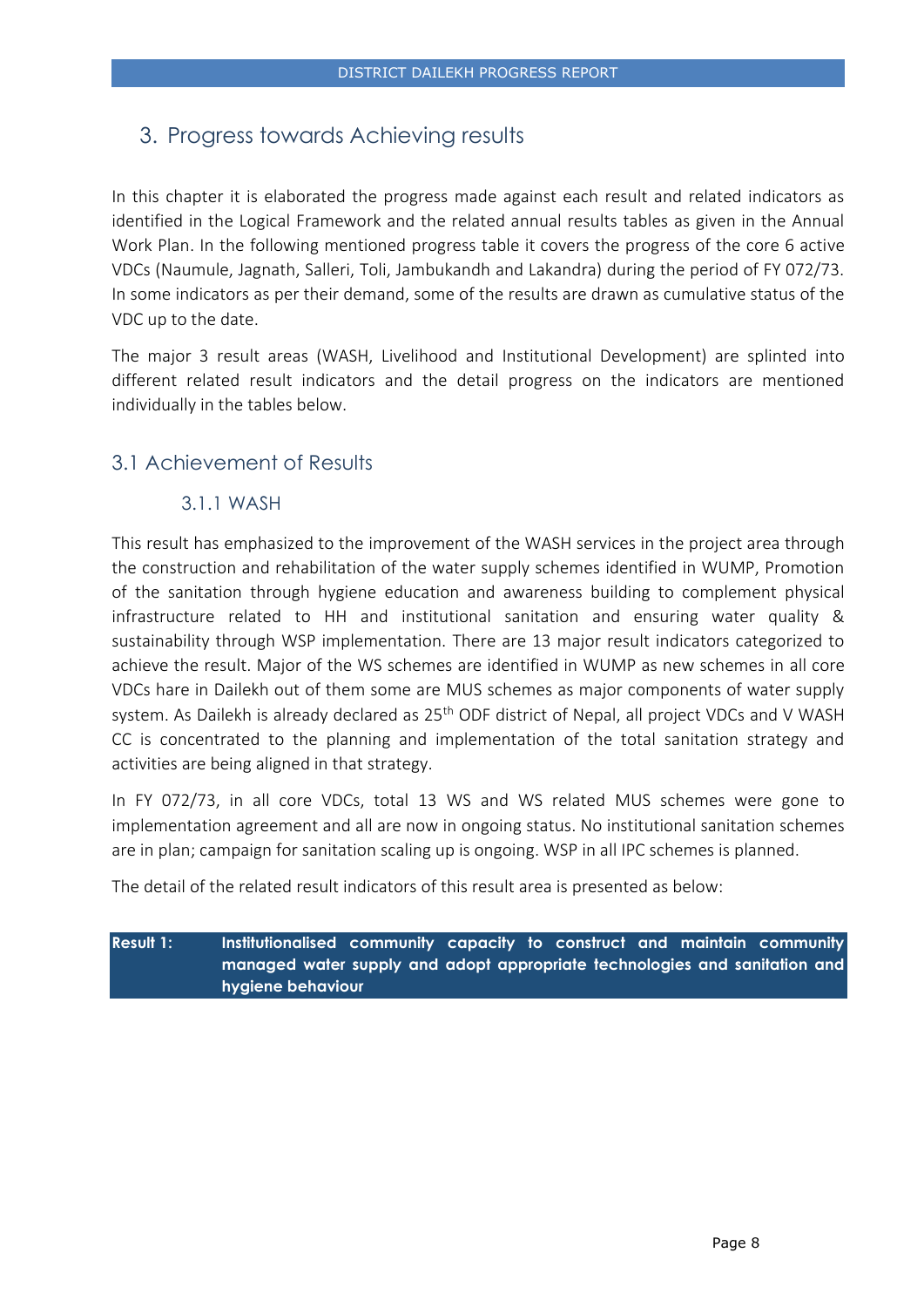Indicator 1.1: 97% of community members in the Project VDCs has improved water supply systems

In Jagnath and Naumule VDC, the previously completed schemes in 2<sup>nd</sup> phase have covered the significant population for basic water supply coverage in comparison to remaining 4 VDCs where WS schemes were made agreement in FY 072/73 and are now in ongoing status. Very little population is served through the basic water supply services in Jambukandh and Lakandra whereas there is no population benefitted through the basic waster supply service as per baseline data. Now there is in average 50% physical progress in the ongoing schemes in all core VDCs. The detail is presented in table below:

| Indicator 1.1                                              | Jagnath | <b>Salleri</b> | Toli  | <b>Naumule</b> | <b>Jambukandh</b> | Lakandra |
|------------------------------------------------------------|---------|----------------|-------|----------------|-------------------|----------|
| Total population in the VDC                                | 3688    | 5026           | 4094  | 2077           | 7935              | 5232     |
| Population with basic improved<br>water supply in Baseline | 1045    |                | 0     | 932            | 344               | 268      |
| Additional population benefitted<br>from project in FY 1   |         | O              | 0     |                |                   |          |
| Cumulative population with<br>improved water supply        | 1045    |                | 0     | 932            | 344               | 268      |
| % of population with improved<br>water supply              | 28.34%  | $0.00\%$       | 0.00% | 44.87%         | 4.34%             | 5.12%    |

Indicator 1.3: Community ownership demonstrated by communities having contributed in cash and kind at least 25% towards construction

In FY 072/73, as stated above, the schemes are ongoing in all core project VDCs the amount of the community contribution presented in the table below is based on the intermediate measurement of the community work for running bill preparation. The contribution of the community in cash is fully achieved and the kind contribution is partially achieved as being running scheme. It will be fully achieved up to the completion of the scheme. In that line, in Dailekh, the community contribution pattern reflects the full ownership of the community in scheme.

#### **Table 2: Community contribution on WASH**

(Only for 072/73 schemes)

| Indicator 1.3                      | Jagnath | <b>Salleri</b> | Toli    | <b>Naumule</b> | <b>Jambukandh</b> | Lakandra |
|------------------------------------|---------|----------------|---------|----------------|-------------------|----------|
|                                    |         |                |         |                |                   |          |
| Total WASH Investment<br>Cost      | 4679526 | 4655866        | 2234713 | 2498013        | 1887134           | 4187815  |
| <b>Actual Cost</b><br>Contribution | 751689  | 1091093        | 520896  | 662258         | 530536            | 819556   |
| o In Cash                          | 66000   | 68000          | 31000   | 29000          | 28000             | 70000    |
| o In Kind                          | 685689  | 1023093        | 489896  | 633258         | 502536            | 749556   |
| % Cost Contribution                | 16.06%  | 23.43%         | 23.31%  | 26.51%         | 28.11%            | 19.57%   |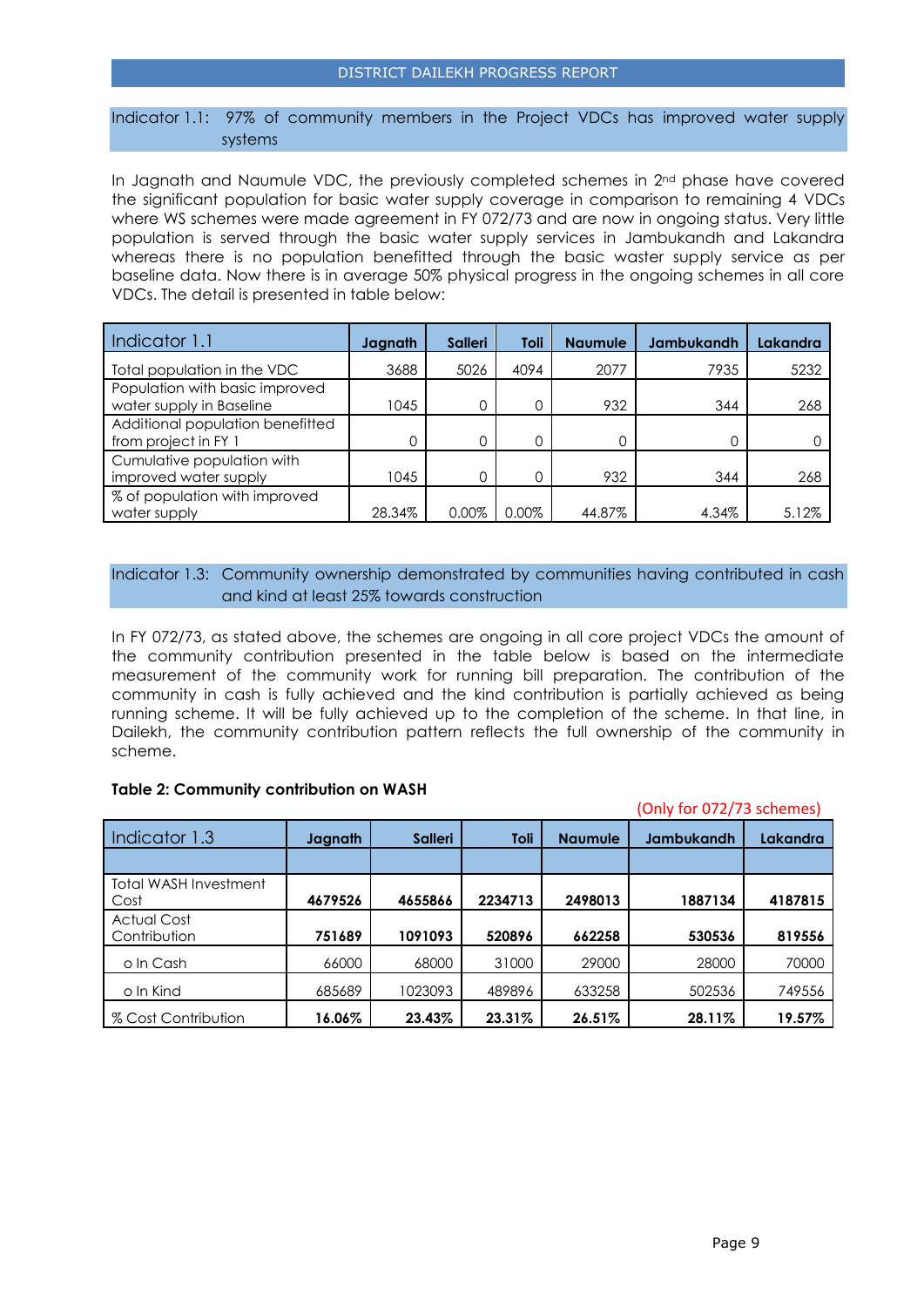Indicator 1.4: 70% of critical water resources identified in WUMP (yield less than 45 l/person/day) and protected with climate resilience and/ or water recharge initiatives

The protection of the water sources with climate resilience and water recharge prospective is taken as scheme level scope up to date. Fewer activities are planned and implemented in this line. So it is realized to take consideration of the additional critical water sources nearby the scheme area that may be protected as well as serve the basic water supply service.

#### **Table 3: Critical water source protection in core VDCs**

| Indicator 1.4                                                  | Jagnath | <b>Salleri</b> | Toli | <b>Naumule</b> | <b>Jambukandh</b> | Lakandra |
|----------------------------------------------------------------|---------|----------------|------|----------------|-------------------|----------|
| Total number of critical water<br>sources (identified by WUMP) |         |                |      |                |                   |          |
| Number of protected sources<br>through climate resilience      | ◠       |                |      | ◠              |                   |          |
| Number of protected sources<br>through water recharge          | 2       |                |      | 3              |                   |          |
| Total number of sources<br>protected                           | 4       |                |      | 5              |                   |          |
| % of critical water sources<br>protected                       |         |                |      |                |                   |          |

Indicator 1.5: 100% coverage of water supply schemes with Water Safety Plan

The all completed schemes in Jagnath and Naumule VDC have planned the water safety plan and are in implementation. In remaining four VDCs, the schemes are ongoing and WSP consideration is given in the design estimate and construction. The routine follow up of the WSP implementation is necessary.

#### **Table 4: Water supply schemes with WSP in core VDCs**

| Indicator 1.5          |         |                |      |                |            |                 |
|------------------------|---------|----------------|------|----------------|------------|-----------------|
|                        | Jagnath | <b>Salleri</b> | Toli | <b>Naumule</b> | Jambukandh | <b>Lakandra</b> |
| Number of water supply |         |                |      |                |            |                 |
| scheme implemented     | 3       |                |      |                |            |                 |
| Number of water supply |         |                |      |                |            |                 |
| scheme with WSP        | 3       |                |      |                |            |                 |
| % of water supply      |         |                |      |                |            |                 |
| schemes with WSP       | 00%     |                |      | 100%           |            |                 |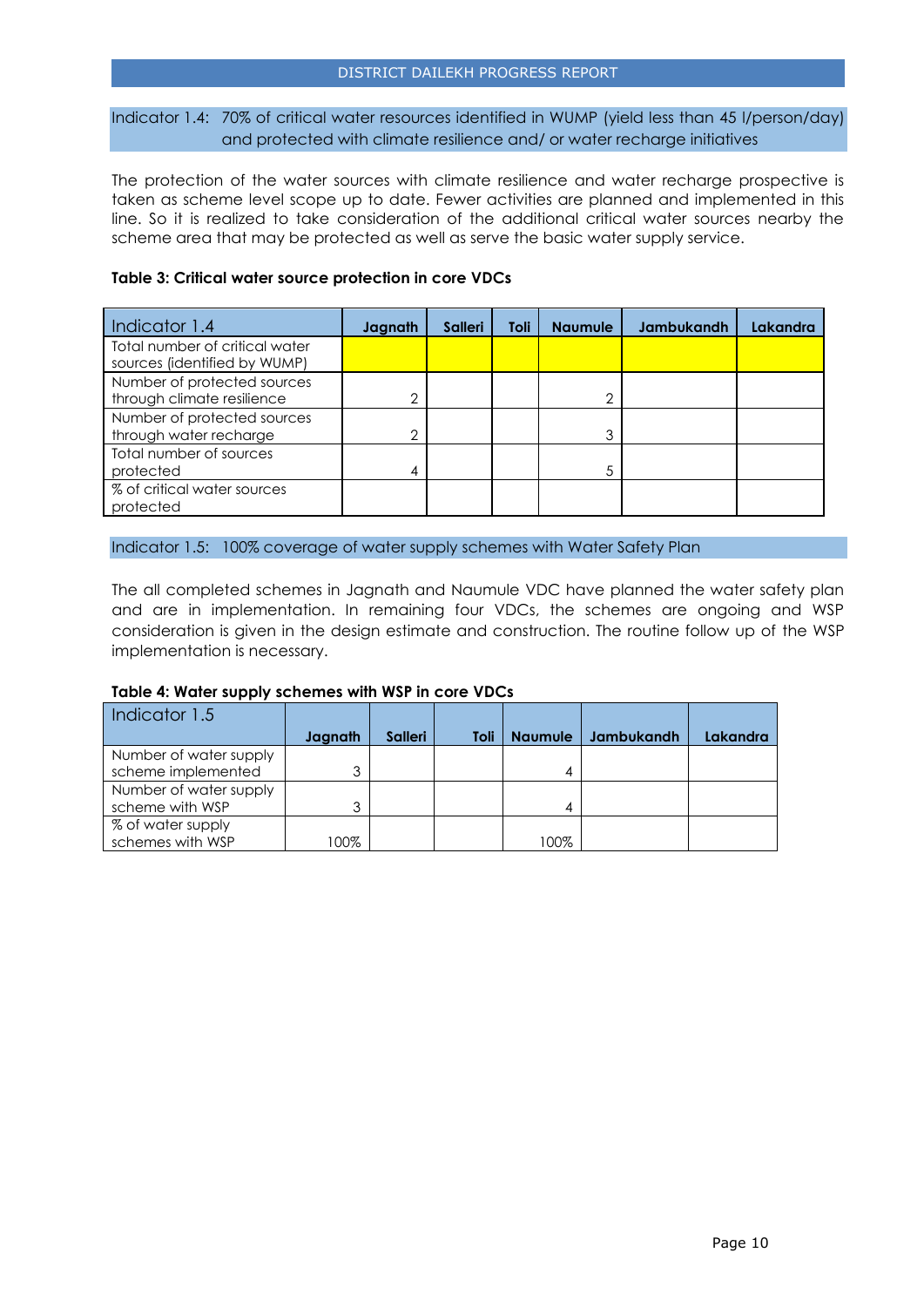Indicator 1.6: 95% of User Committees of improved water supply schemes in the supported VDC is active and able to maintain service level

The level of operation and maintenance of the constructed scheme is good in Jagnath and Naumule VDC. In the remaining VDCs, there is no completed scheme.

| Indicator 1.6                         |         |                |      |                |                   |          |
|---------------------------------------|---------|----------------|------|----------------|-------------------|----------|
|                                       | Jagnath | <b>Salleri</b> | Toli | <b>Naumule</b> | <b>Jambukandh</b> | Lakandra |
| Number of water supply scheme         |         |                |      |                |                   |          |
| implemented                           | 3       |                |      | 4              |                   |          |
| Number of schemes having: O&M         |         |                |      |                |                   |          |
| regulations implemented + Functional  |         |                |      |                |                   |          |
| status: fully functional + O&M fund   |         |                |      |                |                   |          |
| available + VMW mobilized +           |         |                |      |                |                   |          |
| UCs having meetings regularly         | っ       |                |      | 4              |                   |          |
| % of UCs: active and able to maintain |         |                |      |                |                   |          |
| service level                         | 100%    |                |      | 100%           |                   |          |

#### **Table 5: Active water supply UCs maintaining service level.**

#### Indicator 1.7: At least three public audits conducted in each constructed drinking water scheme with participation of women and minority populations

The indicator demands the related result for the completed scheme. In the table below the status of Jagnath and Naumule VDC is presented. 100% implemented schemes have completed the 3 public audits as per step by step rule. In the event, the participation of the target group is satisfactory.

| Table 6: WS Schemes with at-least three public audits |  |
|-------------------------------------------------------|--|
|-------------------------------------------------------|--|

| Indicator 1.7                                       | Jagnath | <b>Salleri</b> | Toli | <b>Naumule</b> | Jambukandh | Lakandra |
|-----------------------------------------------------|---------|----------------|------|----------------|------------|----------|
|                                                     |         |                |      |                |            |          |
| Number of water supply scheme<br>implemented        | 3       |                |      | 4              |            |          |
| Number of schemes having at-least<br>3 public audit | 3       |                |      | 4              |            |          |
| % of WS schemes with at-least 3<br>public audits    | 100.00% |                |      | 100.00%        |            |          |
| Number of participation in public<br>audit          | 409     |                |      | 228            |            |          |
| Number of female participation                      | 220     |                |      | 124            |            |          |
| Number of Dalit participation                       | 65      |                |      | 28             |            |          |
| Number of Janajati participation                    | 0       |                |      | 200            |            |          |
| % of Female participation                           | 53.79%  |                |      | 54.39%         |            |          |
| % of Dalit participation                            | 15.89%  |                |      | 12.28%         |            |          |
| % of Janajati participation                         | 0.00%   |                |      | 87.72%         |            |          |
| Remarks                                             |         |                |      |                |            |          |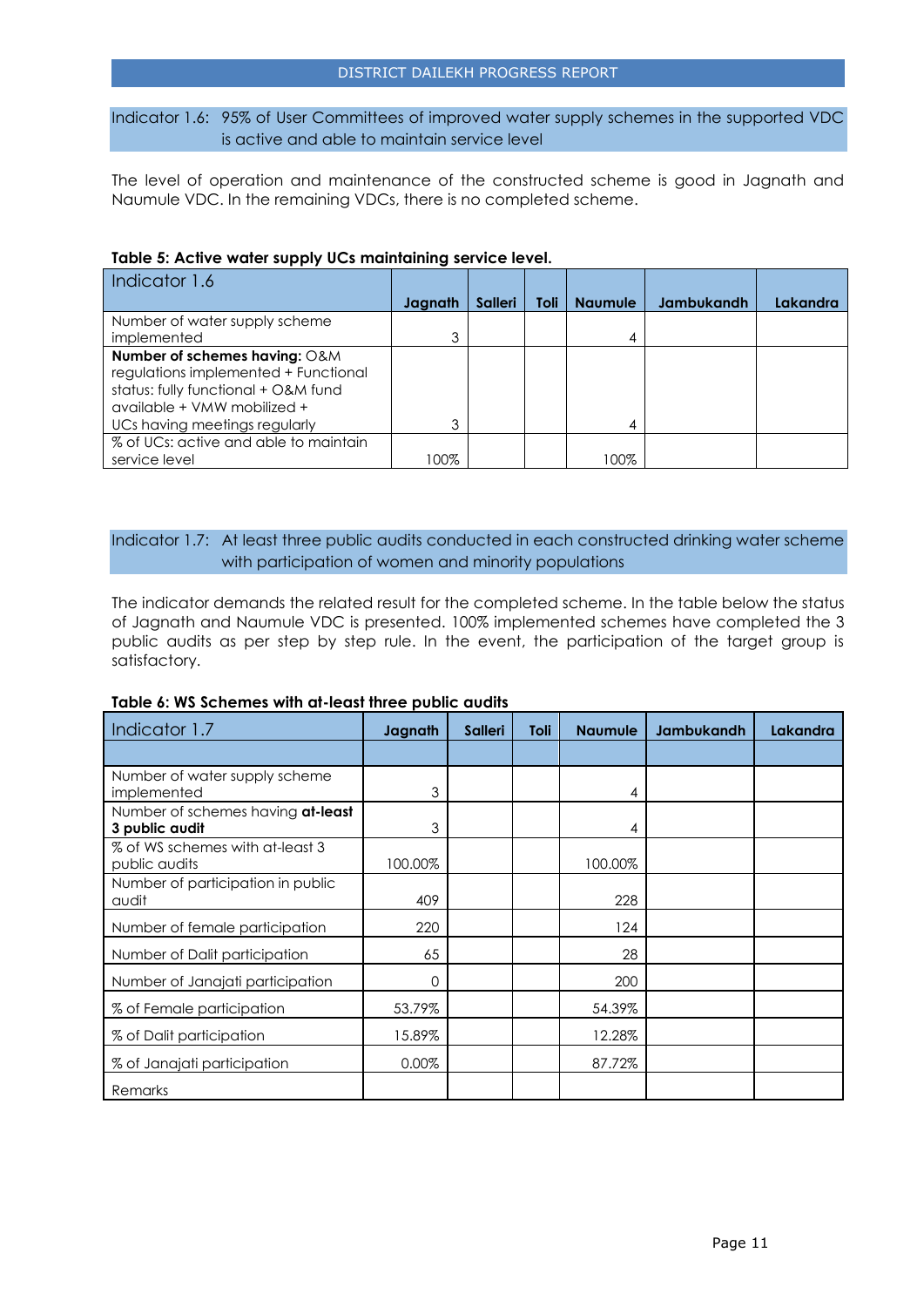Indicator 1.8: At least 50% of key positions (chair, vice chair, secretary, joint secretary and treasurer) in UCs of improved water supply schemes in the Project VDCs are held by women and a proportionate share (25%) held by minority populations

The result is achieved in all project VDCs in the basis of proportionate population basis.

| Indicator 1.8                 | Jagnath        | <b>Salleri</b> | Toli   | <b>Naumule</b> | Jambukandh | Lakandra |
|-------------------------------|----------------|----------------|--------|----------------|------------|----------|
| <b>Total UC Key Positions</b> | 10             | 8              | 8      | 8              |            | 12       |
| Female Key Positions          | 5              | 4              | 4      | 4              | 5          |          |
| Dalit Key Positions           | $\overline{2}$ |                | ◠      |                |            |          |
| Janajati Key Positions        | 0              | ⌒              | 3      |                |            |          |
| % Female Key Positions        | 50.00%         | 50.00%         | 50.00% | 50.00%         | 71.43%     | 50.00%   |
| % Dalit Key Positions         | 20.00%         | 12.50%         | 25.00% | 12.50%         | 0.00%      | 8.33%    |
| % Janajati Key Positions      | 0.00%          | 25.00%         | 37.50% | 87.50%         | 0.00%      | 33.33%   |
| Remarks                       |                |                |        |                |            |          |

#### **Table 7: Composition of UC's key positions in implemented Water Supply schemes**

Indicator 1.9: 100% of schools and health posts has child, gender and disabled (CGD) friendly WASH facilities

In all schools of the project VDC have child clubs in any form and are partially mobilized for sanitation movement. The minimum water facility is available in most of the schools of Jagnath, Toli, Naumule and Lakandra VDC except school toilet facility in Jagnath VDC whereas very poor facility in rest VDCs schools. The overall result indicators in this result area near to be met in Toli and Naumule VDC which are also in the line of total sanitation declaration. Jambukandh VDC is very poor in this line and emphasis is given for this FY plan.

In the part of institutional sanitation indicator, the water supply facility is available in all (except Toli) institutions of all project VDCs. In toil VDC, having Bazar area and small/unsustained institutions do not have basic water facility. All institutions have toilet but the hand washing facility is not available in all institutional agencies.

| Indicator 1.9                                                                    | Jagnath        | <b>Salleri</b> | Toli     | <b>Naumule</b> | <b>Jambukandh</b> | Lakandra |
|----------------------------------------------------------------------------------|----------------|----------------|----------|----------------|-------------------|----------|
| Total Number of Schools                                                          | 6              | 8              |          | 4              | 14                | 9        |
| Schools having child club                                                        | 6              | 8              | 7        | 4              | 14                | 9        |
| Schools having functional Water facilities<br>within school yard                 | 5              |                | 4        | $\overline{4}$ |                   | 5        |
| Schools having low cost water treatment<br>practices for drinking water service. | $\Omega$       |                | 4        | 4              | 3                 | 4        |
| Schools having functional toilet (1:50)<br>student) cabin & urinal.              | $\overline{2}$ | 5              | 7        | $\overline{4}$ |                   | 9        |
| Schools having child & gender friendly<br>toilet                                 | $\overline{2}$ | 5              | 7        | 4              | 7                 | 9        |
| School having MHM facilities                                                     | $\Omega$       | $\Omega$       | $\Omega$ | 4              | $\Omega$          |          |
| Schools with disable students (crutches,<br>wheel chair user).                   | $\Omega$       | $\Omega$       | $\Omega$ | $\Omega$       | $\Omega$          | $\Omega$ |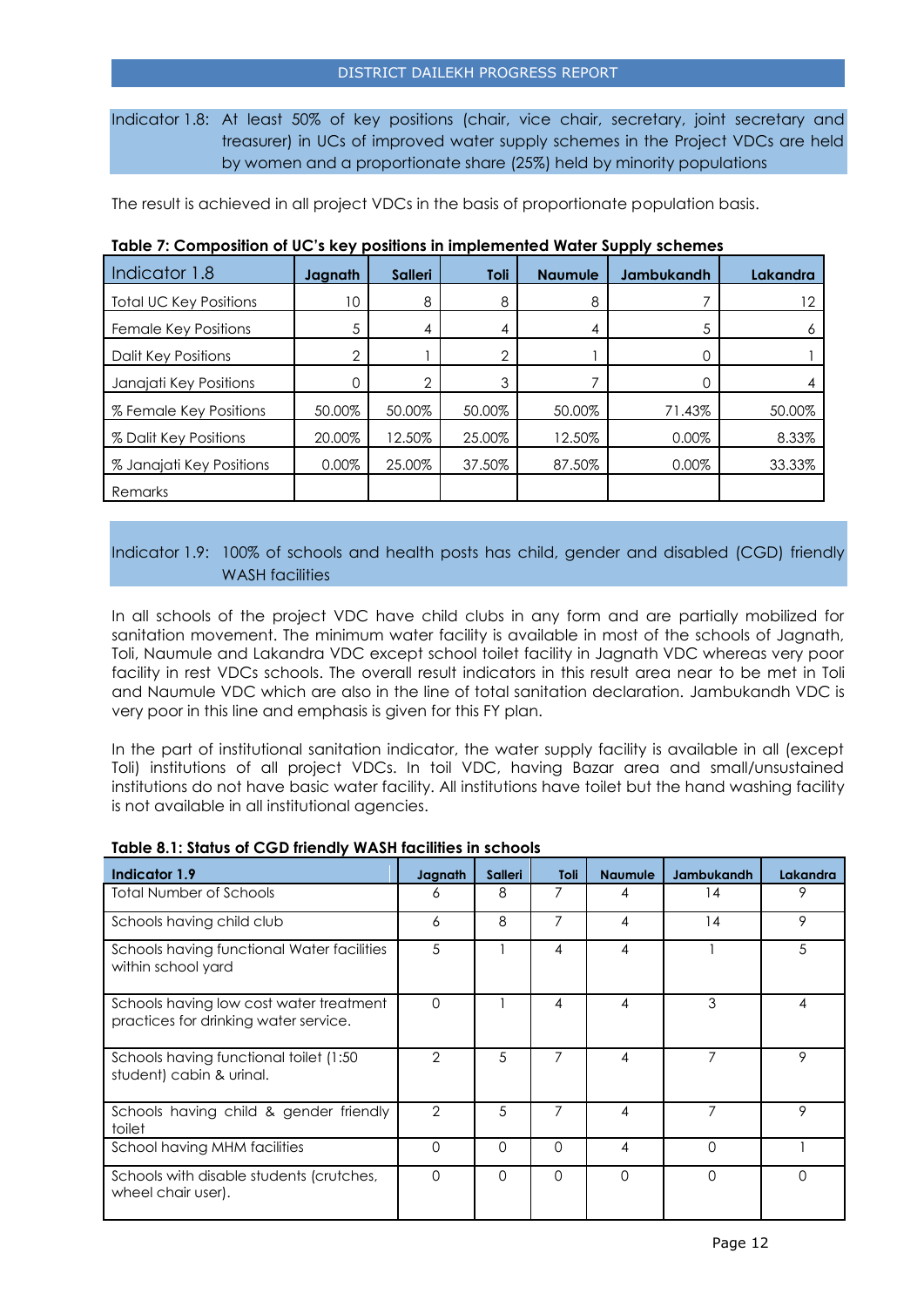|                                                               | <b>DISTRICT DAILEKH PROGRESS REPORT</b> |   |   |   |   |
|---------------------------------------------------------------|-----------------------------------------|---|---|---|---|
| Schools having disable friendly toilet<br>$(Ram++)$           | 0                                       | 0 | O | 0 | 0 |
| Schools having hand washing with soap<br>facilities           | 2                                       | 4 |   | 4 |   |
| Schools having solid waste management<br>practices            | 6                                       | 3 |   | 4 |   |
| Schools having O&M fund for sustaining<br>the WASH facilities | 6                                       | 3 |   | 4 |   |
| Schools having garden                                         |                                         | 0 | ∩ | Ω |   |

### **Table 8.2: Status of CGD friendly WASH facilities in other institutions (health-post, public offices)**

| Indicator 1.9                                                                            | Jagnath        | <b>Salleri</b> | Toli           | <b>Naumule</b> | Jambukandh     | <b>Lakandra</b> |
|------------------------------------------------------------------------------------------|----------------|----------------|----------------|----------------|----------------|-----------------|
| <b>Total Number of institutions</b>                                                      | $\overline{2}$ | $\overline{2}$ | 7              | $\overline{2}$ | 3              | 2               |
| having functional Water<br>Institutions<br>facilities                                    | $\overline{2}$ | $\overline{2}$ |                | $\overline{2}$ | 3              |                 |
| Institutions having low cost water<br>treatment practices for drinking water<br>service. | $\overline{2}$ |                | 3              |                | $\overline{2}$ |                 |
| Institutions having functional toilet.                                                   | $\overline{2}$ | $\overline{2}$ | 7              | $\overline{2}$ | 3              | $\overline{2}$  |
| Institutions<br>having gender<br>friendly<br>toilet                                      | $\Omega$       | $\Omega$       | $\overline{2}$ |                | $\Omega$       |                 |
| Institutions having disable (crutch,<br>wheel chair user) friendly toilet.               | $\Omega$       | $\Omega$       |                |                | $\Omega$       | 0               |
| Institutions having hand washing with<br>soap facilities                                 |                |                | $\overline{2}$ | $\overline{2}$ | 3              | $\overline{2}$  |
| Institutions<br>having<br>solid<br>waste<br>management practices                         |                | $\Omega$       | 3              |                | 3              | $\overline{2}$  |
| Sub/Health<br>having<br>hospital<br>post<br>waste management facilities                  | $\overline{2}$ |                |                |                |                |                 |

Indicator 1.10: More than 50% of RV-supported drinking water services schemes in core VDCs shall have affiliation with cooperative to proliferate their capital

Since there is no cooperative having self sustainable status and no any cooperative supported by the project, the O&M fund collected is deposited in their saving account in Ra.Ba. bank Dailekh.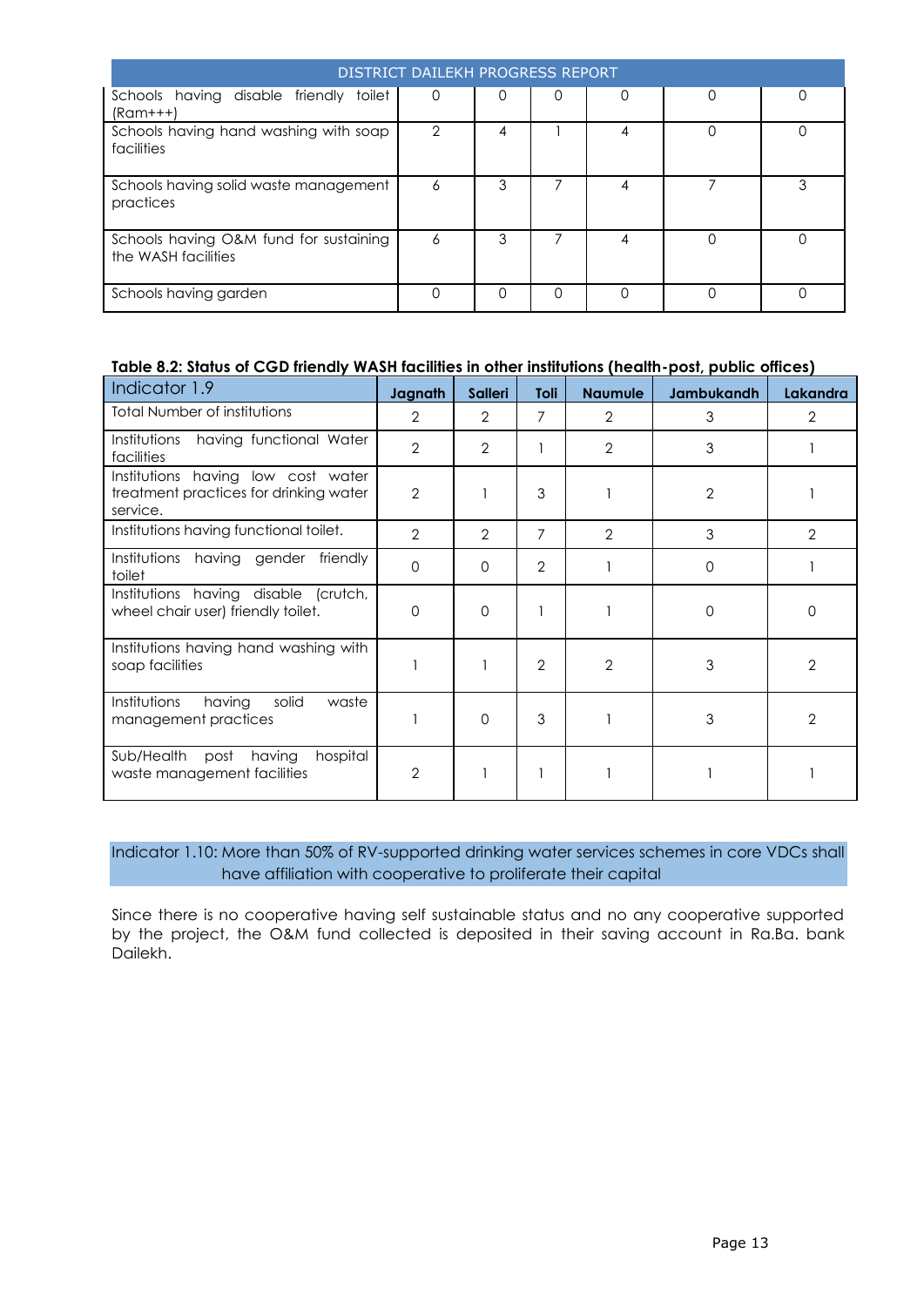#### Indicator 1.11: 50% of VDCs is able to declare Total Sanitation, by achieving 4 out of 5 of the key do-able action indicators

Since district is declared as ODF district and the total sanitation strategy of the district is drafted, the next priority is given to the total sanitation by all VDCs in Dailekh. In all core VDCs except Jambukandh, the V WASH CC has prepared VDC total sanitation strategy and being implemented. Two days orientation to the V WASH CC was organized by the project before preparation of the TS strategy. In Jambukandh and Lakandra VDC, the scaling up of the ODF status was made major focus. The total sanitation activities are promoted in all project VDCs to achieve the given target.

| Indicator 1.11                                                      | Jagnath  | <b>Salleri</b> | Toli     | <b>Naumule</b> | Jambukandh | Lakandra |
|---------------------------------------------------------------------|----------|----------------|----------|----------------|------------|----------|
| Total household in VDC                                              | 538      | 740            | 706      | 354            | 1075       | 1160     |
| HHs having access to toilet to all at<br>all time                   | 538      | 687            | 705      | 352            | 1031       | 1098     |
| HHs having hand washing with soap<br>facilities                     | 402      | 687            | 230      | 290            | 49         | 426      |
| HHs having access to safe drinking<br>water (practicing low cost HH |          |                |          |                |            |          |
| treatment technology)                                               | 253      | $\Omega$       | 130      | 127            | 0          | 168      |
| HHs practicing safe food intake.                                    | 160      | 300            | 347      | 127            | 200        | 324      |
| HH having ICS                                                       | 120      | 631            | 413      | 354            | 0          | 42       |
| HHs managing the FYM                                                | 46       | 415            | 65       | 67             | 0          | 74       |
| HH having the Chang                                                 | 501      | 697            | 520      | 344            | 112        | 754      |
| HHs having waste Pit                                                | 420      | 524            | 246      | 191            | 58         | 110      |
| HHs managing the waste water in<br>НG                               | $\Omega$ | 185            | 91       | 150            | 25         | 109      |
| Achieved VDCs with at least 4 out of                                |          |                |          |                |            |          |
| 5 of the key do-able action<br>indicators (Yes/No)                  | $\Omega$ | $\Omega$       | $\Omega$ | $\Omega$       | 0          | $\Omega$ |
| Declared Total Sanitation VDC<br>(Yes/No)                           | 0        | $\Omega$       | $\Omega$ | $\Omega$       | 0          | 0        |

#### **Table 10: Total sanitation status of core VDCs**

#### Indicator 1.12: 90% of menstruating women able to use the toilet in project VDCs

In Jagnath, Naumule and Toli VDC, there is no such barrier seemed while using toilet in menstruation period. But some cases are there in Salleri, Jambukandh and Lakandra VDC. No BCS data are available at this time.

#### **Table 11: Menstruating women using toilet in core VDCs**

| Indicator 1.12                                                                                 | Jagnath | <b>Salleri</b> | Toli | <b>Naumule</b>                              | <b>Jambukandh</b> | Lakandra |
|------------------------------------------------------------------------------------------------|---------|----------------|------|---------------------------------------------|-------------------|----------|
| Total respondents of<br><b>BCS</b>                                                             |         |                |      |                                             |                   |          |
| Number of<br>respondents: Do<br>menstruating women<br>able to use toilet? with<br>answer "Yes" |         |                |      | No such barrier in this case except salleri |                   |          |
| % of menstruating<br>women able to use<br>toilet                                               |         |                |      |                                             |                   |          |

*Source: Behavior Convenience Survey (BCS) for Sanitation and Hygiene*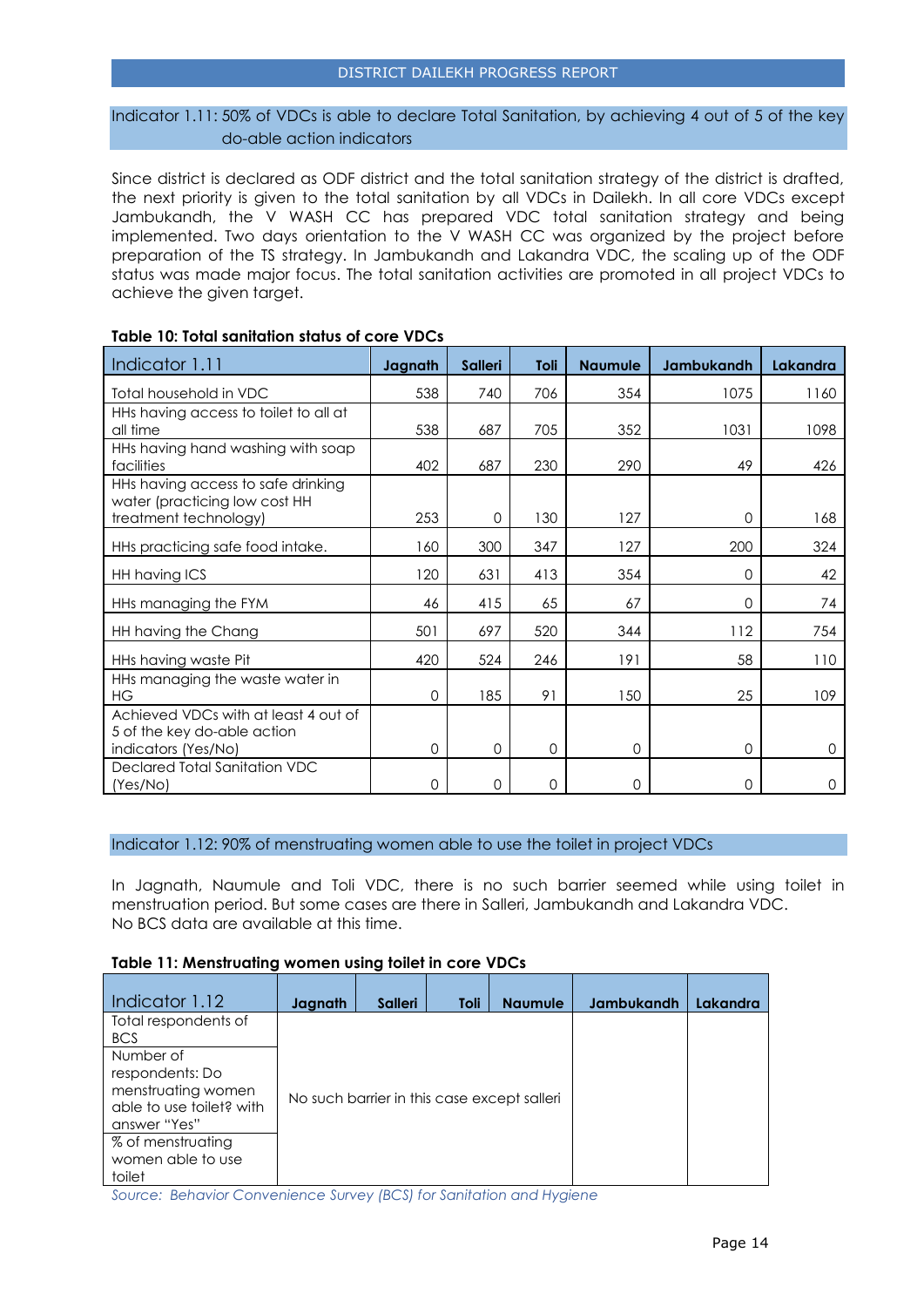## 3.1.2 Livelihoods

<span id="page-14-0"></span>Livelihood is one of the major result areas of the project. The result of the improved and sustainable nutrition, food security and sustainable income at community level through water resources based livelihoods development is set out in the project document and district activities are aligned to this result.

In all project VDCs, the livelihood activities are planed into the WUMP. Household level of livelihood activities were more focused during this period. Home garden management activities are implemented in all project VDCs. During the period, in Dailekh, no irrigation and energy schemes are have been implemented. No cooperatives were supported through the project during this period. Project was more focused in the HH level livelihood activities and in this FY the remaining components are in plan.

The detail of the result indicators is described in the tables below.

### **Result 2: Improved and sustainable nutrition, food security and sustainable income at community level through water resources based livelihoods development**

#### Indicator 2.1:At least 78% of the households provided with improved water supply, have a functional home garden

As home garden management activities are to be aligned as the part of water scheme development, the home garden management training was conducted in the formed HG groups in the scheme area in all 6 project VDCs. The trained member of the HG group were follow up to maintain home garden in their HHs. During this period, the following result is achieved in this indicator. In average 62% HHs have maintained the functional home gardens. The remaining HHs have also trained and maintained the HHs but out of WS beneficiary at this time.

| Indicator 2.1                                                      | Jagnath | <b>Salleri</b> | Toli   | <b>Naumule</b> | <b>Jambukandh</b> | Lakandra |
|--------------------------------------------------------------------|---------|----------------|--------|----------------|-------------------|----------|
| Number of beneficiary households of<br>WS schemes                  | 190.    | 180            | 57     | 60             | 105               | 213      |
| Number of WS beneficiary household<br>with functional home garden* | 121     | 112            | 40     | 41             | 55                | 121      |
| Number of people benefited by<br><b>Home Garden</b>                | 701     | 649            | 232    | 237            | 320               | 709      |
| % of WS beneficiary households with<br>functional home garden      | 63.68%  | 62.22%         | 70.18% | 68.33%         | 52.38%            | 56.81%   |

#### **Table 12: WS beneficiary households with functional home garden in core VDCs**

#### Indicator 2.3: At least 50% of home garden training participants, TOTs and/or Lead Farmers are women

In the line of this result indicator, in average 66% women participants were trained in different livelihood related trainings during this period. Two types of trainings: HG training and LF trainings were conducted during this period. The participation is significant In HG training while it is to be improved in other trainings.

|                                 |         |                |      | <b>Naumul</b> | <b>Jambukand</b> |          |
|---------------------------------|---------|----------------|------|---------------|------------------|----------|
|                                 |         |                |      |               |                  |          |
| Indicator 2.3                   | Jagnath | <b>Salleri</b> | Toli | e             |                  | Lakandra |
| Number of participants in HG    |         |                |      |               |                  |          |
| training                        | 266     | 185            | 214  | 225           | 159              | 246      |
| Number of women participated in |         |                |      |               |                  |          |
| HG training                     | 64      | 122            | 44   | 117           | 136              | 176      |
| Number of participants in TOT   |         |                | ◠    |               |                  |          |

#### **Table 13: Women participation in HG, TOT and/or LF training in core VDCs**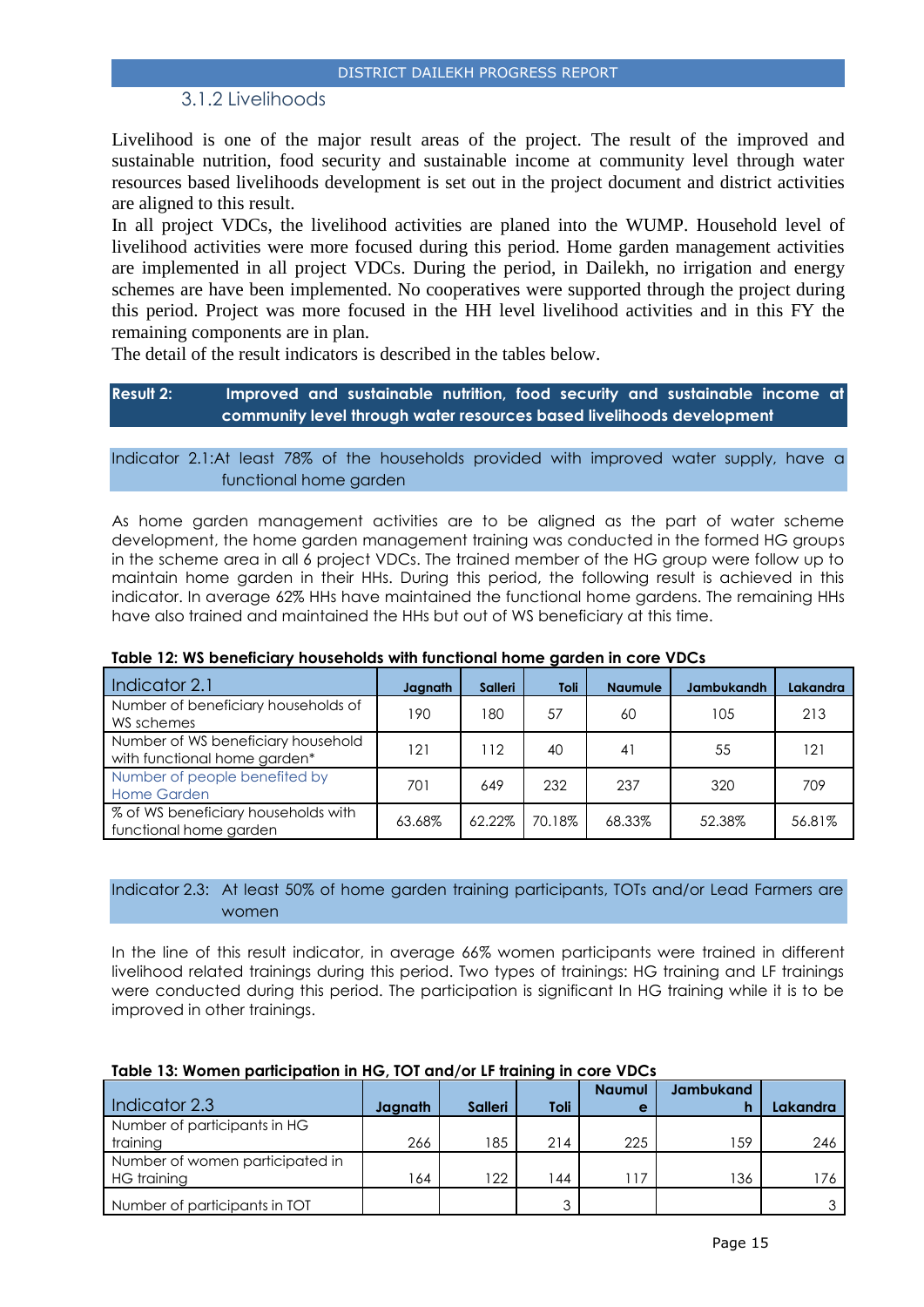| DISTRICT DAILEKH PROGRESS REPORT                                       |        |                |        |        |        |        |  |
|------------------------------------------------------------------------|--------|----------------|--------|--------|--------|--------|--|
| Number of women participated in<br><b>TOT</b>                          |        |                | 0      |        |        |        |  |
| Number of participants in Leader<br>Farmer training                    | 37     | 4              | 4      | 3      | 4      |        |  |
| Number of women participated in<br>Leader Farmer training              | 16     | $\overline{2}$ |        |        | ↷      | 2      |  |
| % of women participation in HG                                         | 61.65% | 65.95%         | 67.29% | 52.00% | 85.53% | 71.54% |  |
| % of women participation in TOT                                        |        |                | 0.00%  |        |        |        |  |
| % of women participation in LF<br>training                             | 43.24% | 50.00%         | 0.00%  | 0.00%  | 50.00% | 50.00% |  |
| % of women participated in HG<br>and/or TOT and/or LF training (total) | 59.41% | 65.61%         | 65.16% | 51.32% | 84.66% | 70.75% |  |

Indicator 2.4: Dalit and other socially excluded groups have participated in home garden training at least to their representative proportion of community members.

| Indicator 2.4                                                | Jagnath  | <b>Salleri</b> | Toli          | <b>Naumule</b> | Jambukandh | Lakandra  |
|--------------------------------------------------------------|----------|----------------|---------------|----------------|------------|-----------|
| Number of total WS beneficiary<br>Households                 | 190      | 180            | 57            | 60             | 105        | 213       |
| Number of Dalit HH                                           | 77       | 39             | 9             | 5              | 0          | 32        |
| Number of Janajati HH                                        | $\Omega$ | 18             | 21            | 54             | 0          | 22        |
| % of Dalit HH in the beneficiary<br>community                | 40.53%   | 21.67%         | 15.79<br>$\%$ | 8.33%          | 0.00%      | 15.02%    |
| % of Janajati HH in the<br>beneficiary community             | 0.00%    | 10.00%         | 36.84<br>$\%$ | 90.00%         | 0.00%      | 10.33%    |
| Number of participants in HG<br>training                     | 266      | 185            | 214           | 225            | 159        | 246       |
| Number of Dalit participants                                 | 95       | 39             | 47            | 32             | 14         | 34        |
| Number of Janajati participants                              | 0        | 42             | 68            | 165            | 0          | 35        |
| % of Dalit participation in HG<br>training                   | 35.71%   |                |               | 14.22%         | 8.81%      | 13.82%    |
| % of Janajati participation in<br><b>HG</b> training         | 0.00%    |                |               | 73.33%         | 0.00%      | 14.23%    |
| % Difference in proportionate<br>participation of Dalit *    | 4.81%    | 21.67%         | 15.79<br>$\%$ | $-5.89%$       | $-8.81%$   | 1.20%     |
| % Difference in proportionate<br>participation of Janajati * | 0.00%    | 10.00%         | 36.84<br>%    | 16.67%         | 0.00%      | $-3.90\%$ |

**Table 14: Proportion of participants in Home garden training in core VDCs**

\* Home garden management training is also provided to the HHs out of WS beneficiaries

Indicator 2.5: 70% of irrigation scheme beneficiaries practicing double or triple cropping

No irrigation/MIT technology schemes in the project VDCs during the period.

Indicator 2.6: Estimated 50 000 beneficiaries receive irrigation support

No irrigation/MIT technology schemes in the project VDCs during the period.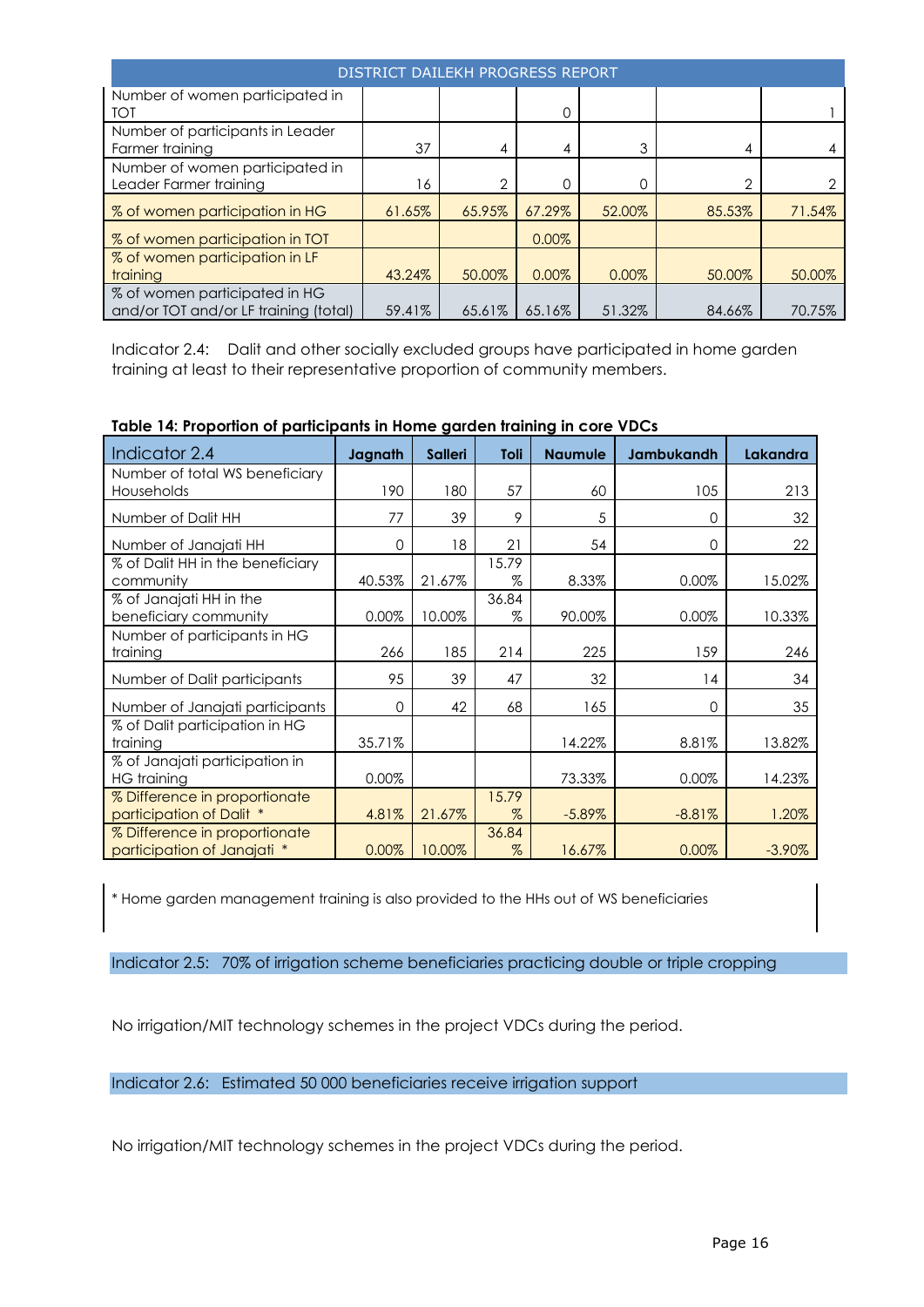Indicator 2.7: At least 50% of the energy generated by micro-hydro schemes is utilized and paid

No energy schemes in the project VDCs during the period.

Indicator 2.9: At least 90% of UCs for the Project- supported micro-hydro schemes are active and able to maintain service level as verified by presence of a paid maintenance worker, public audit at least once a year and an affiliation with cooperatives to accumulate its capital

No energy schemes in the project VDCs during the period.

#### Indicator 2.10: At least 12 000 families trained in income generating activities

No major income generation activities were conducted during this period. The detail of the LF and MPN training is given in the table below.

| Type of Income***<br><b>Generating Training</b> | <b>Number</b><br>of VDC<br>involved | Women<br>participant | <b>Dalit</b><br>participant | Janajati<br>Participant | Other<br>participant | <b>Total</b><br>Participant |
|-------------------------------------------------|-------------------------------------|----------------------|-----------------------------|-------------------------|----------------------|-----------------------------|
| Leader Farmer Training                          |                                     | 22                   |                             | 8                       | 47                   | 56                          |
| Multipurpose Nursery                            |                                     |                      |                             | 8                       |                      | 20                          |
|                                                 |                                     |                      |                             |                         |                      |                             |
|                                                 |                                     |                      |                             |                         |                      |                             |
|                                                 |                                     |                      |                             |                         |                      |                             |
|                                                 |                                     |                      |                             |                         |                      |                             |
|                                                 |                                     |                      |                             |                         |                      |                             |
| Total                                           |                                     |                      |                             |                         |                      |                             |

#### **Table 18: Detail of participation in Income Generating Activities**

\*\*\* Note: Agro-vets, LRPs, Leader Farmers, Small Enterprises. This should also include all commercial farmers having been trained.

Indicator 2.11: At least 50% women in the leadership posts of project supported cooperatives

No Cooperative supported in the project VDC during this period.

Indicator 2.12: 90% of developed cooperatives shall achieve operational self-sufficiency, which should be greater than 110%.

No Cooperative supported in the project VDC during this period.

Indicator 2.13: Estimated 40 000 cooperative members

No Cooperative supported in the project VDC during this period.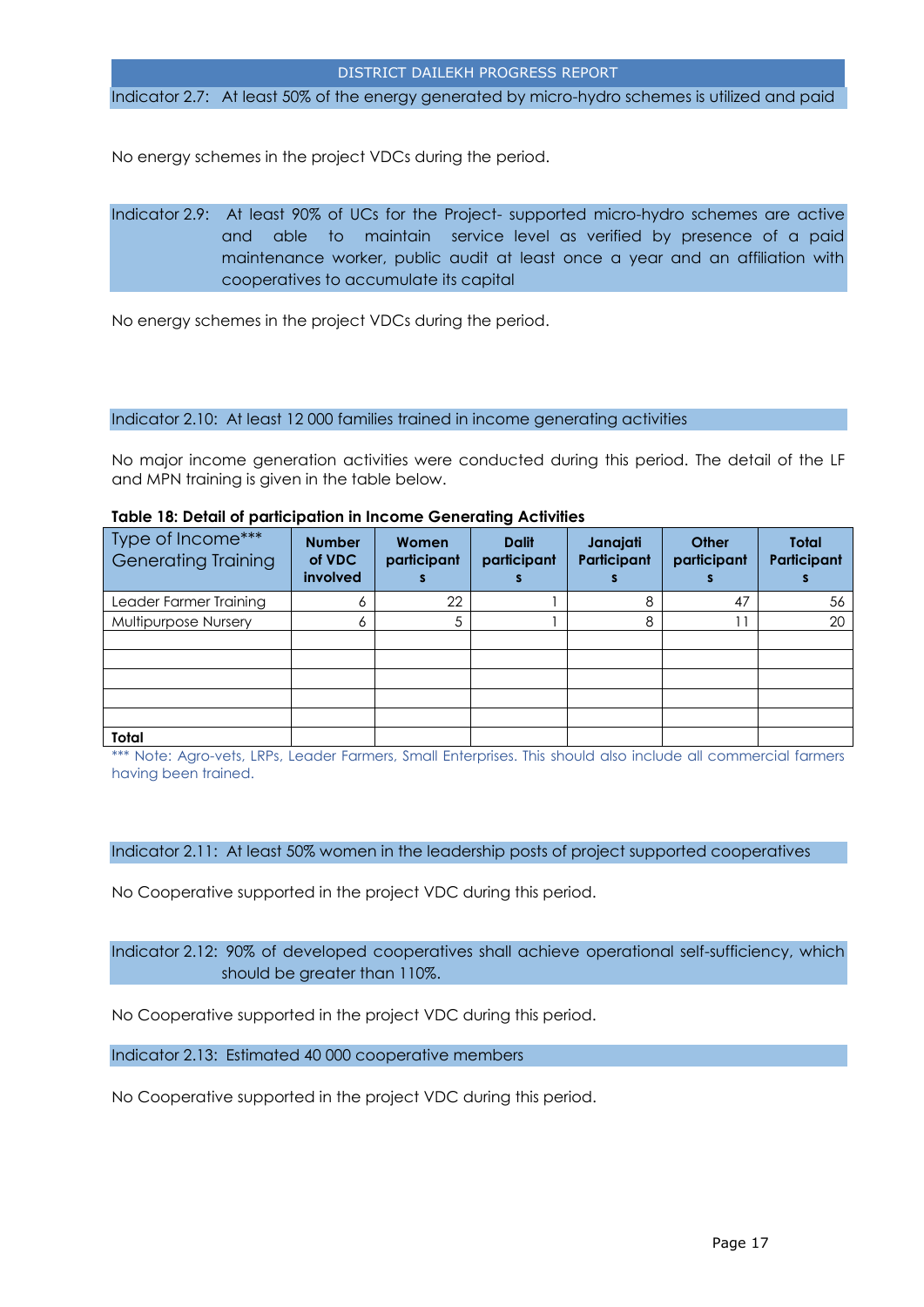## 3.1.3 Institutional Capacity Building

<span id="page-17-0"></span>Capacity building at district and VDC level is very essential to smooth implementation of project activities. During the phase II, project has been conducted frequent capacity building activities for community, VDC and district level. Smooth implementation of the project depends on quality service delivery and commitments of the staffs, organizations and beneficiaries/users. The project has implemented its capacity development related activities to enhance the capacity of DMC/DDC/DTO, V-WASH-CC, and support person, which are playing vital role to gear up the project. To capacitate in district and VDC level, RVWRMP has developed capacity-building manual in respect to district, VDC & community people. A number of trainings supporting the program have been conducted since beginning of the II phase by utilizing both DWRDF & Technical Assistant Fund (TA).

| <b>Result 3:</b> | GoN institutional capacity to continue integrated water resources planning and<br>support communities in implementing and maintaining WASH and livelihood<br><b>activities</b>        |
|------------------|---------------------------------------------------------------------------------------------------------------------------------------------------------------------------------------|
|                  | Indicator 3.1: Policy Advocacy approach approved and dissemination program prepared to<br>ensure that RVWRMPs experiences are reflected in provincial and national policy<br>planning |

# NA

Indicator 3.2: National and Provincial authorities in WASH, agriculture and small industries sectors informed on RVWRMP experiences

#### # NA

Indicator 3.3: Ownership strengthened, as demonstrated by minimum 1% contribution to scheme costs by DDC or corresponding future body

The contribution of DDC has achieved the minimum result indicator. DDC has shown expected level of ownership to the project.

Indicator 3.4: Necessary technical and administrative support is provided without delays by DTO, DADO and other relevant offices, as verified by at least 10 annual DMC meetings in each Project district

District Management Committee is responsible for project administration at district level. The regular monthly meeting of DMC was held in the district during the period. Total of 13 DMC meeting were held in FY 072/73 and important decisions were made.

DMC has appointed a focal person for facilitation of the project activities. Similarly DTO has also appointed a technical focal person for the project. DADO has played significant role for the technical support in livelihood related activity implementation.

Indicator 3.5: At least 80% of the annual budget allocated by CSIDB and DADO for joint LH activities in the Project VDCs has been utilized

No major activities are performed in collaboration.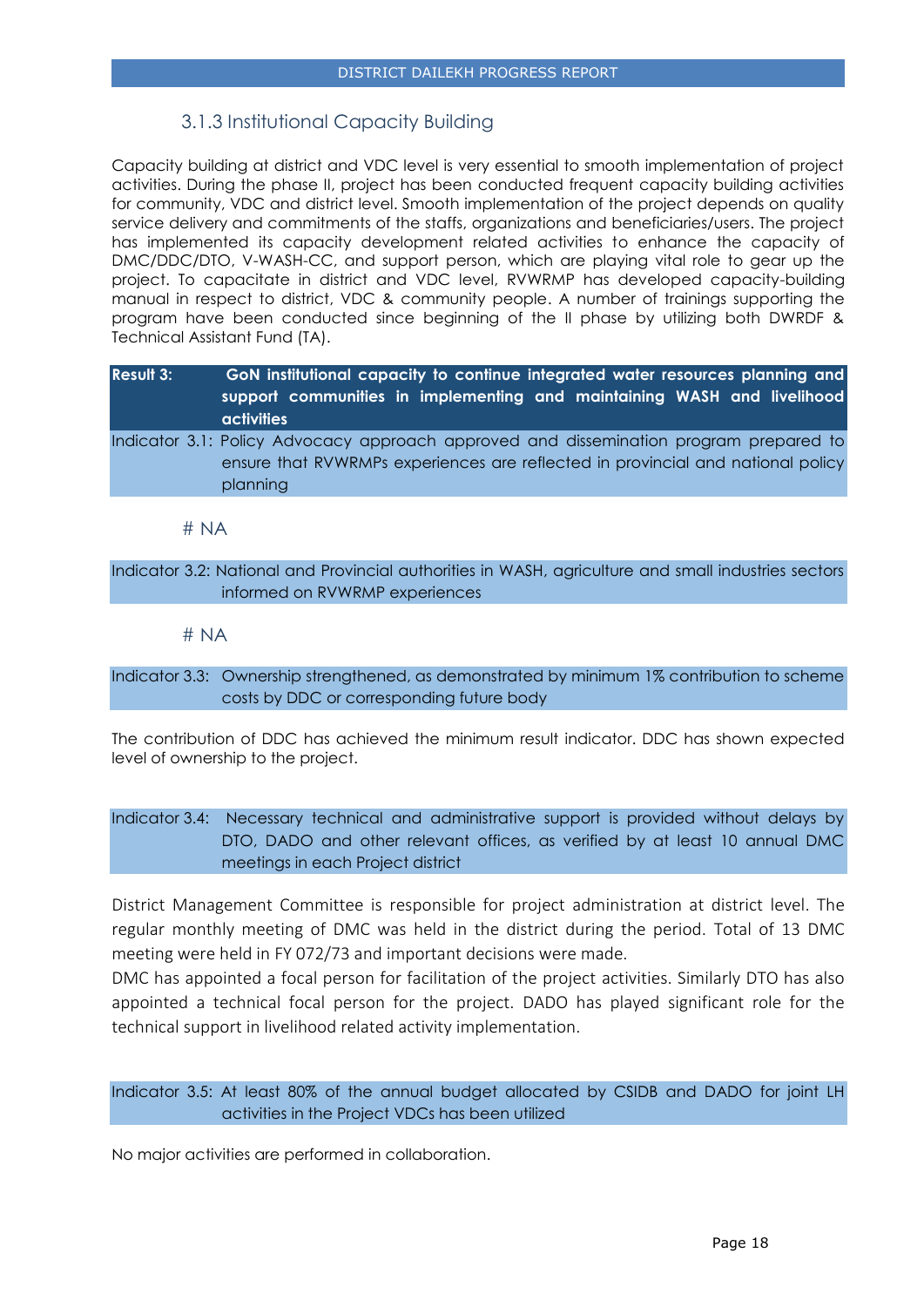#### Indicator 3.6: At least 85% of DWRDF funds are expended against the budget

The capacity of the DDC to utilize the DWRDF fund is seemed well. During this FY, 92.13% of the total DWRDF fund was utilized.

| <u>IUDIE ZJ. UIIILUIIUII UI DWNDF</u> |               |                    |                              |
|---------------------------------------|---------------|--------------------|------------------------------|
| <b>Budget heading</b>                 | <b>Budget</b> | <b>Expenditure</b> | % expenditure against budget |
| Capital                               | 15785000      | 15554876           | 98.54%                       |
| Recurrent                             | 11460000      | 9546238            | 83.30%                       |
| Total                                 | 27245000      | 25101114           | 92.13%                       |

## **Table 23: Utilization of DWRDF**

#### Indicator 3.7: Project schemes' status updated annually in all Project DDCs, and data on WUMP reports and baseline are updated

#### # Done.

#### Indicator 3.8: 100 New WUMPS prepared

No new WUMP were prepared during this period.

#### Indicator 3.9: VDC ownership strengthened as demonstrated by minimum 6% contribution to scheme costs by VDC

Because of the ongoing status of the schemes in this FY, VDC has not disbursed the cash for its contribution to the schemes in all VDCs. In Naumule and Jagnatha VDC, 50% amount of its contribution part is released to the account of UC. It has strong commitment and agreed for the contribution as per project document and it will be received in next FY.

# <span id="page-18-1"></span><span id="page-18-0"></span>3.2 Highlights of Physical Achievements

## 3.2.1 Drinking Water Supply

During the FY 072/73, Eleven drinking water supply schemes are ongoing in the project VDCs. Additional Two MUS schemes with water supply as the major components are also being implemented. No any complete physical progress achieved during the period except pipe line work but the non local material procurement and local material collection is almost completed in all schemes. The following table shows the estimated physical infrastructure and completed status of the structures.

| <b>Scheme structures</b> | <b>Unit</b> | <b>Estimated</b> | <b>Achieved</b> |
|--------------------------|-------------|------------------|-----------------|
| Intake                   | No.         | 48               |                 |
| IC                       | No.         | 7                |                 |
| DC                       | No.         | 17               |                 |
| <b>GI Crossing</b>       | No.         | 3                |                 |
| <b>RVT</b>               | No.         | 49               |                 |
| <b>Transmission line</b> | Meter       | 31483            | 10900           |
| Distribution line        | Meter       | 42473            | 5500            |
| Public tap               | No.         | 277              |                 |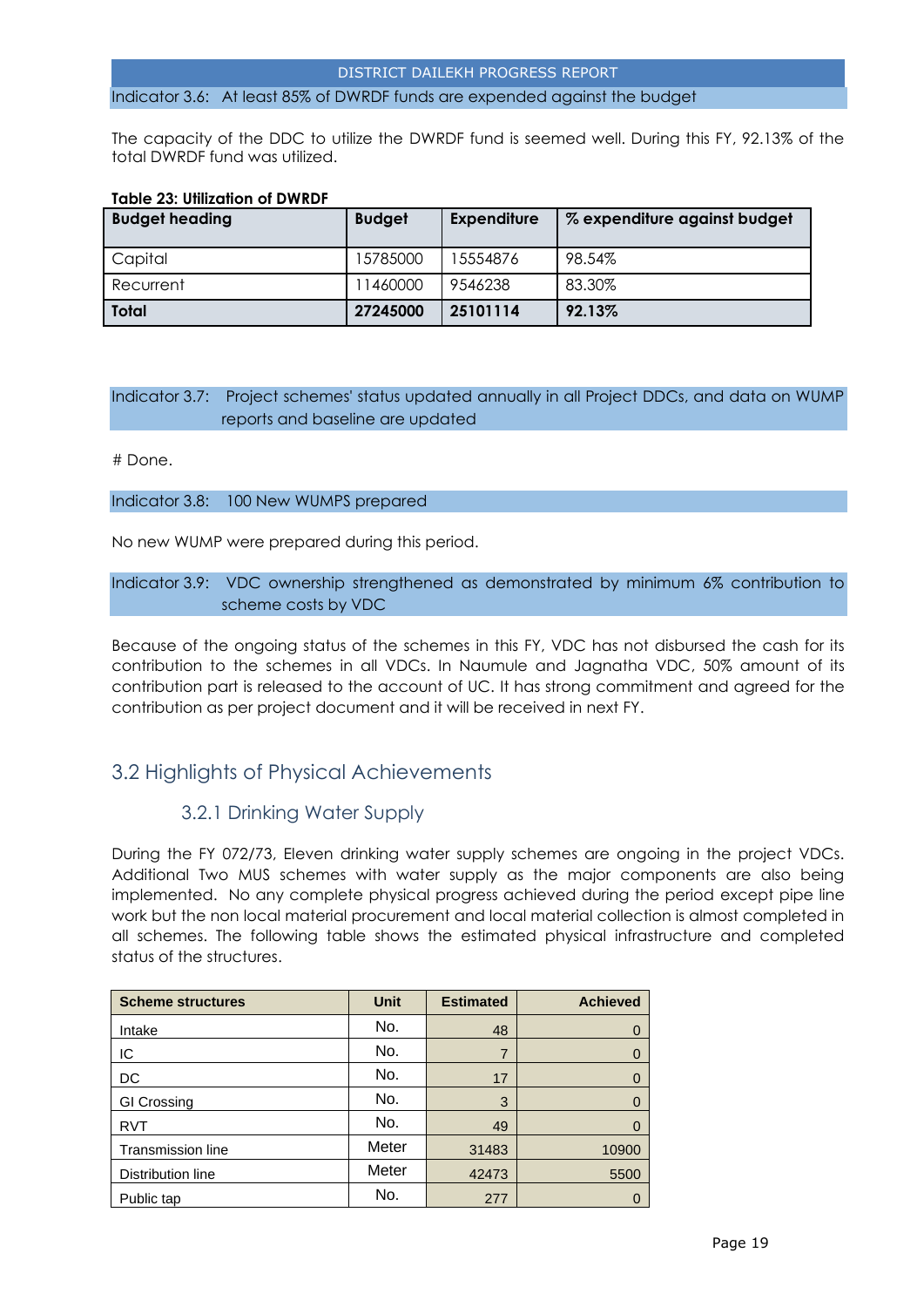|                    | DISTRICT DAILEKH PROGRESS REPORT |     |  |  |  |
|--------------------|----------------------------------|-----|--|--|--|
| School tap         | No.                              | 9   |  |  |  |
| Soil cement tank   | No.                              | 13  |  |  |  |
| Irrigation tap     | No.                              | 12  |  |  |  |
| Animal trough      | No.                              | 13  |  |  |  |
| Fencing work       | No.                              | 121 |  |  |  |
| Pipe support block | No.                              | 155 |  |  |  |

# <span id="page-19-0"></span>3.2.2 Sanitation and Hygiene

In the part of total sanitation up to the period, out of total 4573 HHs in the 6 project VDCs, 2928 HHs have constructed Chang, 1549 HHs have constructed waste pit, 667 farmyard manure management shed, 1560 ICS and 560 waste water management pit in their home garden area. No major physical institutional sanitation structures were implemented during the period.

## <span id="page-19-1"></span>3.2.3 Micro Hydro

No micro hydro scheme was planned.

## <span id="page-19-2"></span>3.2.4 Improved Water Mills

No IWM scheme was planned.

## <span id="page-19-3"></span>3.2.5 Improved Cooking Stoves

Total 1560 ICS are constructed up to this period. During the period of FY 072/73 345 Numbers of ICS were constructed in the project VDCs.

#### <span id="page-19-4"></span>3.2.6 Irrigation

No irrigation scheme was planned.

#### <span id="page-19-5"></span>3.2.7 Cooperatives and Micro Finance Institutions

No project support was planned in this sector in core project VDCs. Discussion and assessment for the cooperative development was conducted in all 6 VDCs.

## <span id="page-19-6"></span>3.2.8 Home Garden

<span id="page-19-7"></span>529 home gardens are established out of 725 WS benefitted HHs in the project VDCs.

#### <span id="page-19-8"></span>3.2.9 Measures for Livelihoods Promotion

### <span id="page-19-9"></span>3.2.10 MUS

Two MUs schemes are ongoing in the project VDCs. The both scheme have water supply as major component and micro irrigation as secondary component. Soil cement tank and irrigation off takes are provided tofacilitate the MIT technology.

#### 3.2.11 Income Generation Sustainability

In addition to agro based livelihood opportunity, local people are trained on technical sectors. These persons are resources of those VDCs and can get benefits from their effective mobilization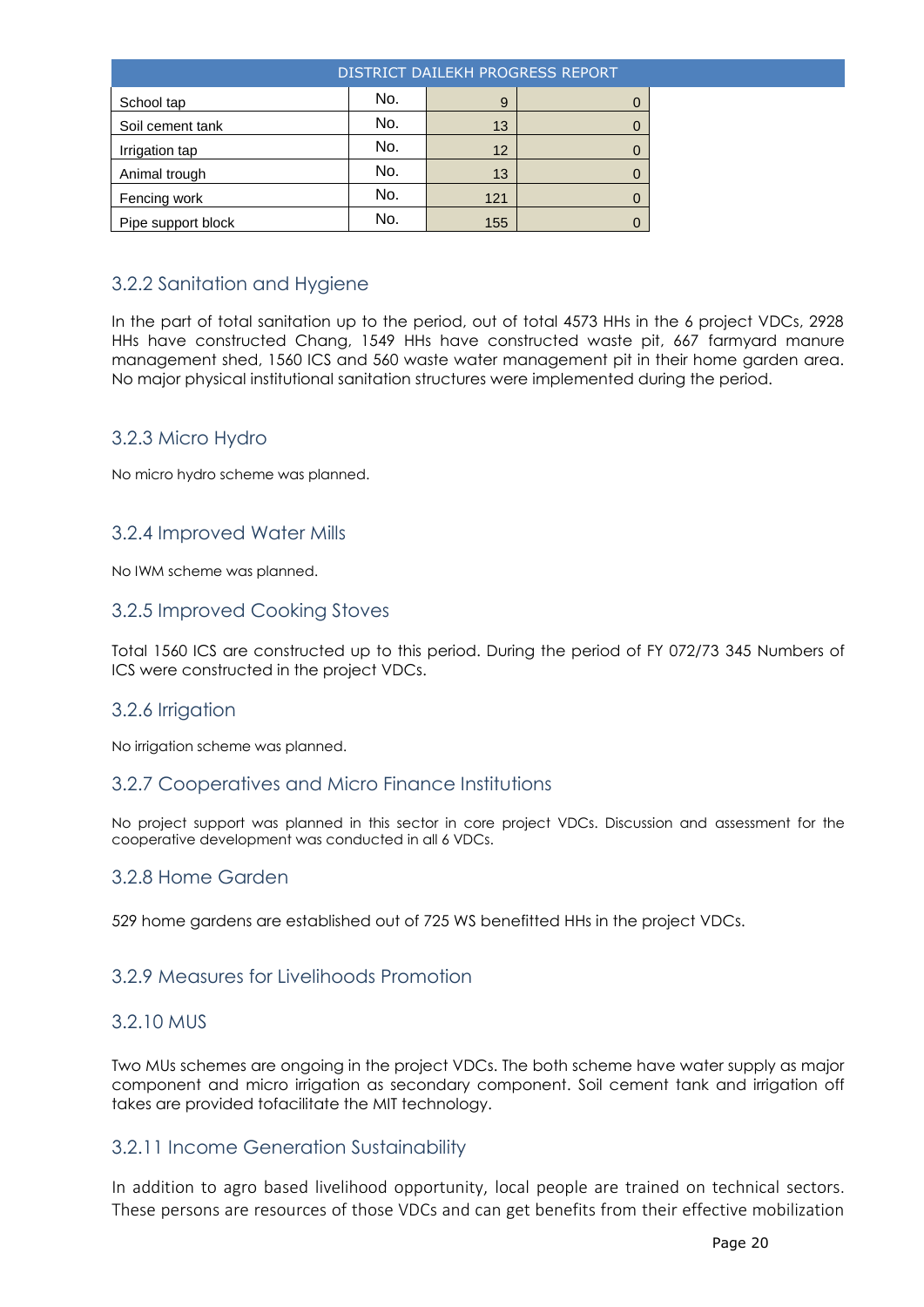for ensuring additional household income. From schemes level activities huge amount of money has been flowed to communities from skilled labor, materials transportation that created the additional livelihood opportunities at VDC level.

# <span id="page-20-0"></span>4. Sustainability

The provision of O&M fund collection for all schemes during construction is made continued also in this FY. After construction of schemes, additional funds have been collected. In completed schemes, they have fixed the salary amount cash in some of the schemes and kind in some schemes for VMW. Total O&M fund of all the schemes of project VDC is more than 2.7 million. For the sustainability of the schemes, in minor repair user committee is fully responsible to maintain the schemes for emergency major repair also they expend O&M fund. Water supply and irrigation users committee of Kusapani and lalikada (phased out VDCs) deposited O& M fund in cooperative of VDC which was supported by our project. Frequent public hearing and auditing works have been conducted by UC with the help of SO. Therefore, conflict about transparency has not been raised in any schemes.

During the construction period of the ongoing schemes this, all VMWs trained were engaged in the construction of water supply structures. Therefore the quality and finishing of structures are found very well in all schemes. It can be imagined that they will play good roll for sustainability of schemes. VMW presence is seen more important for the sustainability of the completed structure. Leader farmer, multipurpose nursery Naike also support to promote the livelihood activities and to fulfill the indicator of result 2. Number of such technical manpower capacitated in this FY also.

Different district level, VDC level and scheme level Post Construction (PoCo) trainings and workshops were conducted through resource persons from, PSU (RVWRMP), Line Agencies and SOs for developing ownership and sustainability for the schemes during this period. Female UC workshop and PoCo works through UC were also done to correct some deficiencies found in some schemes or to repair the works damaged by landslides and floods.

# <span id="page-20-1"></span>5. Cross cutting Objectives

| S.N.           | <b>Training</b>                                                                                           | Jagnath | <b>Salleri</b> | Toli | <b>Naumule</b> | <b>Jambukandh</b> | Lakandra |
|----------------|-----------------------------------------------------------------------------------------------------------|---------|----------------|------|----------------|-------------------|----------|
|                | $Step - By - Step$ (Water Supply<br>Sanitation Irrigation and Micro<br>Hydro Scheme UC level<br>Training) | 760     | 659            | 601  | 431            | 335               | 894      |
| $\overline{2}$ | Livelihood Promotion related<br>Training                                                                  | 135     | 310            | 213  | 208            | 159               | 242      |
| 3              | Cooperatives Development<br>and Micro Finance Related<br>Training                                         | 31      |                |      |                |                   |          |
| $\overline{4}$ | Technical Trainings (VMW, LLB,<br>RWJM, Lead Farmers,<br>Agriculture Technician etc)                      | 19      | 19             | 16   | 17             | 16                | 18       |
| 5              | SO/SP Capacity Building<br>(Including Thematic<br>Orientations during Bimonthly<br>Meeting)               |         |                |      |                |                   |          |

#### **Table 25: Number of participants in CB activities**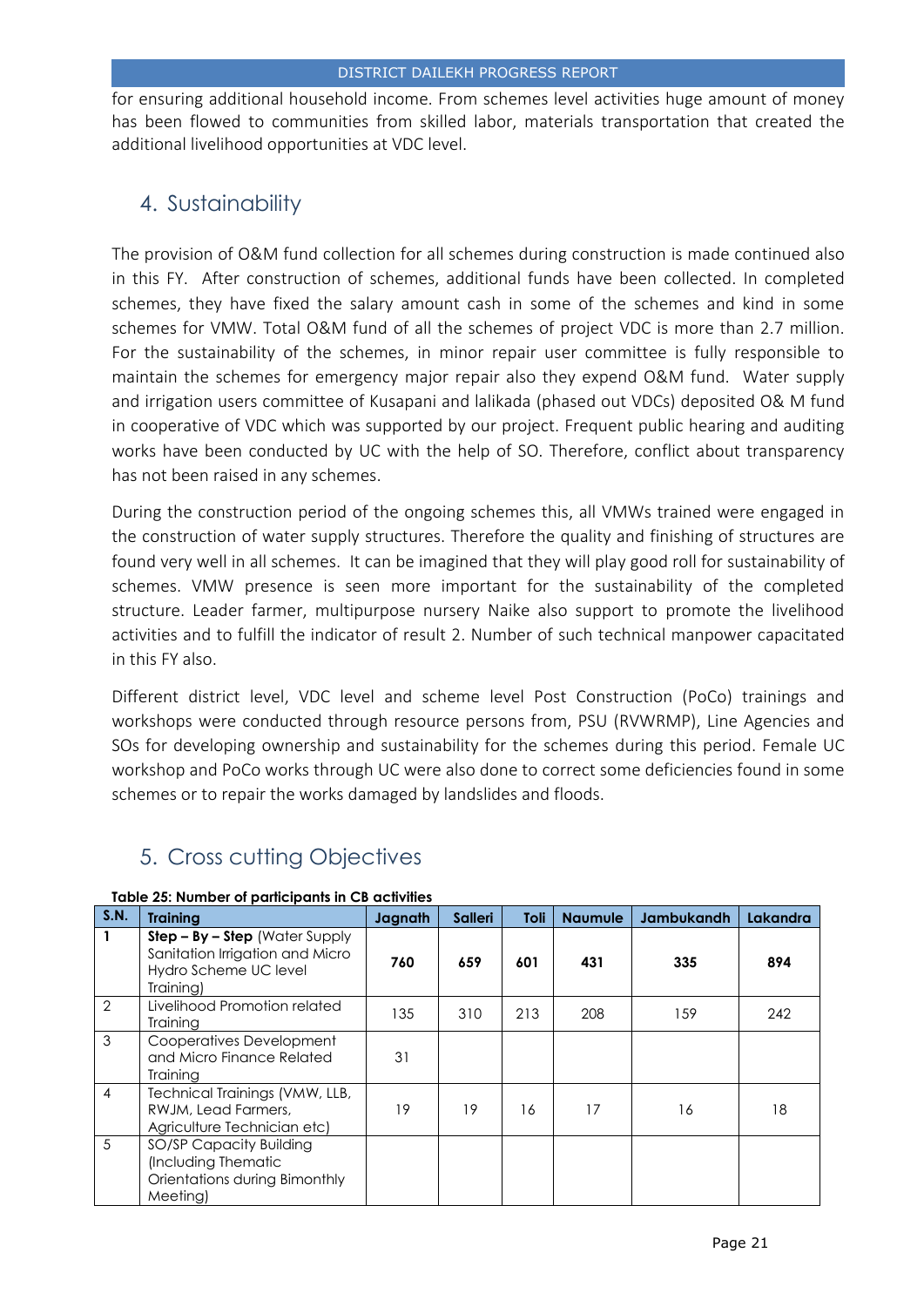|   | DISTRICT DAILEKH PROGRESS REPORT                                                                                       |      |      |      |      |      |      |
|---|------------------------------------------------------------------------------------------------------------------------|------|------|------|------|------|------|
| 6 | District Level<br>Training/Workshop with<br>DMC/DWASHCC/Stakeholders<br>etc                                            |      |      |      |      |      |      |
| 7 | Water Use Master Plan Related<br>Training at VDC level (new<br>and updating)                                           |      |      |      |      |      |      |
| 8 | Awareness Campaigns/Mass<br>meetings (Nutrition, HSE,<br>Environment, Sanitation Week,<br>public hearing/Auditing etc) | 1070 | 1921 | 2479 | 895  | 1286 | 1387 |
|   | Total                                                                                                                  | 2015 | 2909 | 3309 | 1551 | 1796 | 2541 |

#### **Table 26: Disaggregated participants in CB activities**

| <b>Training</b>                                                                                                              | <b>Dalit</b><br>Male | <b>Dalit</b><br>Female | Janajati<br>Male | Janajati<br>female | Other<br>Male | <b>Other</b><br>Female | <b>Total</b><br>male | <b>Total</b><br>female | <b>Total</b> |
|------------------------------------------------------------------------------------------------------------------------------|----------------------|------------------------|------------------|--------------------|---------------|------------------------|----------------------|------------------------|--------------|
| $Step - By - Step (Water)$<br><b>Supply Sanitation</b><br>Irrigation and Micro<br>Hydro Scheme UC level<br>Training)         | 228                  | 360                    | 461              | 453                | 1239          | 939                    | 1928                 | 1752                   |              |
| Livelihood Promotion<br>related Training                                                                                     | 83                   | 179                    | 122              | 143                | 213           | 527                    | 418                  | 849                    |              |
| Cooperatives<br>Development and<br>Micro Finance Related<br>Training                                                         |                      |                        |                  |                    | 16            | 15                     | 16                   | 15                     |              |
| <b>Technical Trainings</b><br>(VMW, LLB, RWJM, Lead<br>Farmers, Agriculture<br>Technician etc)                               |                      |                        |                  |                    |               |                        |                      |                        |              |
| SO/SP Capacity Building<br>(Including Thematic<br>Orientations during<br><b>Bimonthly Meeting)</b>                           |                      |                        |                  |                    |               |                        |                      |                        |              |
| District Level<br>Training/Workshop with<br>DMC/DWASHCC/Stakeh<br>olders etc                                                 | 3                    | 7                      | 16               | 11                 | 42            | 26                     | 61                   | 44                     |              |
| Water Use Master Plan<br>Related Training at VDC<br>level (new and<br>updating)                                              |                      |                        |                  |                    |               |                        |                      |                        |              |
| Awareness<br>Campaigns/Mass<br>meetings (Nutrition, HSE,<br>Environment, Sanitation<br>Week, public<br>hearing/Auditing etc) | 476                  | 1182                   | 674              | 1526               | 2141          | 3039                   | 3291                 | 5747                   |              |
| <b>Total</b>                                                                                                                 | 790                  | 1728                   | 1273             | 2133               | 3651          | 4546                   | 5714                 | 8404                   | 14121        |

# <span id="page-21-0"></span>5.1 Gender Equality and Social Inclusion

RVWRMP GESI strategy has been followed in the district. During preparation of the WUMP, priority is given to the schemes that cover the beneficiaries from Janajati, Dalit and marginalized clusters. During the implementation of the schemes, the active participation of the women is taken as the key matter. In the UC of the scheme, the women participation in the key position is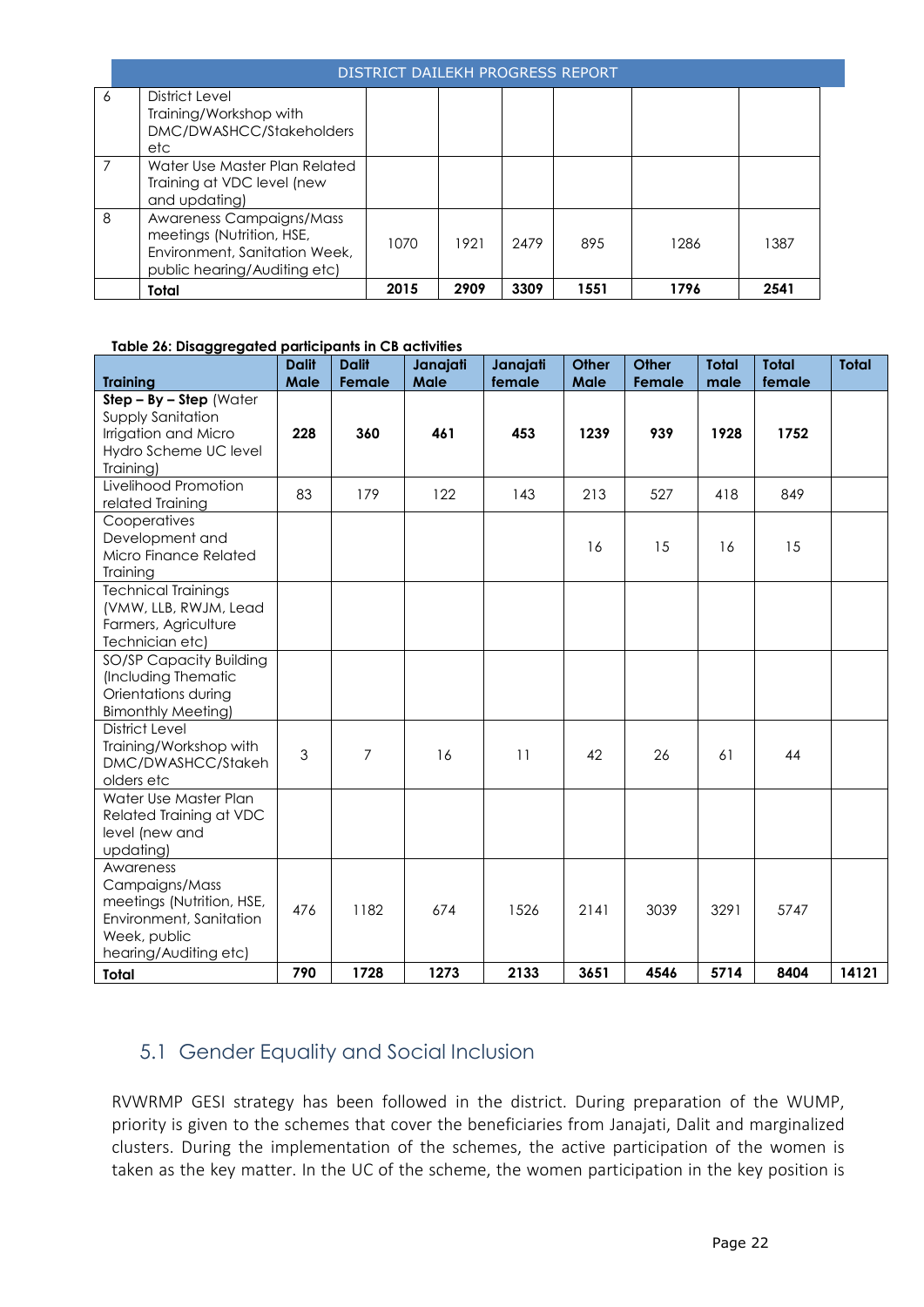maintained as per project document (refer table). Similarly the proportionate inclusion of the other deprived community is also maintained.

In the events of the capacity building and income generation opportunity women, dalit and Janajati members are taken as priority. In home garden management trainings in average 68% of women are trained.

The mainstreaming of the GESI group in the awareness campaigns is taken more priority. More focus is taken in the sanitation movements for women against Chhau tradition by considering HRBA. ICS schemes are taken in priority and CGD friendly physical structures are designed by following project documents mandate.

# <span id="page-22-0"></span>5.2 Human Rights, Democracy and Good Governance

As being water resource management project, the human right based approach is mainstreamed in the project planning and implementation. The human right to access the basic water service and accessible sanitation facility to all groups is made consideration in district project activities. CGD friendly physical structures and opportunity of the income generation based on GESI priority is made key principle in the district level activities.

The key principles of the democracy and good governance are mainstreamed in the project planning, implementation and evaluation. Implementation of the activities on the basis of participatory WUMP is the major pillar towards the democracy and good governance. Similarly, participation, accountability and transparency in steps of the project execution are given major priority.

In the part of transparency, the public audits and public hearing in different steps of the project is taken as mandatory. The transparent and well defined procurement process, active role of all stakeholders in the decision making process from community level to the district management level is maintained. The priority given to the GESI groups is the beauty of the project. Main thing is that the project is being run as per the rule of well defined project documents. To maintain a transparency & accountable approach to all activities, project sharing information with all empowered communities to take direct responsibility for themselves so that they resort to state assistance only where necessary ‐ building capacity of VWASHCCs/VDCs & UC's. To complete the any activities in project VDC district has followed the monitoring steps.

# <span id="page-22-1"></span>5.3 Environmental and Climate Change Sustainability

In the district, programme has increased the capacity to manage local environment by assisting in the scaling up of sanitation infrastructures like 2 pit toilets and by rising awareness through community groups. Different capacity building events are organized to strengthen the local capacity by running different campaigns in different occasions like sanitation week, women's day celebration, celebrating world environment day and world water day. 345 numbers of Improved cooking stoves had been completed in project VDC's. It has also protected the environment and climate change effects. Project also support in Bio-engineering activities in large water supply and irrigation schemes for the protection of schemes. To control the small disaster it support and give the stability to the schemes. The water source protection is given priority during the implementation of the schemes.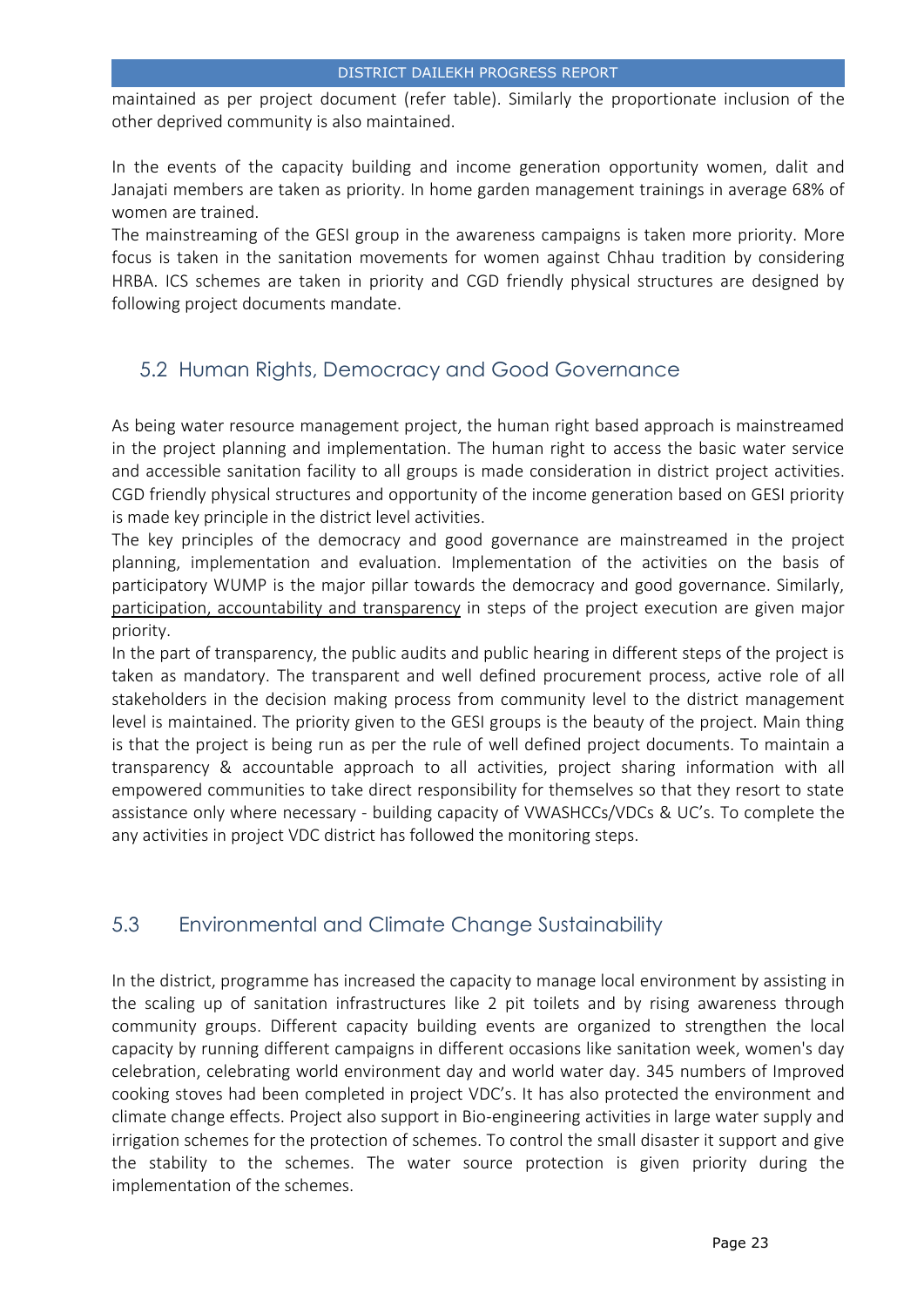# <span id="page-23-0"></span>6. Assumptions and Risks

#### **Table 27: Risk analysis**

| Issues and Risk                             | Likelihood<br>- of<br>Occurrence | Impact on Phase<br>III achievements |
|---------------------------------------------|----------------------------------|-------------------------------------|
| Natural calamities, climate change          | Medium                           | Medium                              |
| Political instabilities and anarchy         | Low                              | Low                                 |
| New administrative structure delayed        | Medium                           | Medium                              |
| Limited political will to decentralize      | Low                              | Low                                 |
| Limited support from local level            | Low                              | Low                                 |
| Limited capacity of SOs                     | Medium                           | Medium                              |
| Remoteness and access to market             | Medium                           | Medium                              |
| Delayed or missing contributions            | Low                              | Low                                 |
| Political pressure on expansion             | Medium                           | Medium                              |
| HIV/AIDS                                    | Medium                           | Medium                              |
| Inadequate O&M and revenue collection       | Medium                           | Medium                              |
| Possible devaluation of EUR against USD/NPR | Low                              | Low                                 |

# <span id="page-23-1"></span>7. Resource Allocation

#### **Table 28: Resource expenditure**

| S.N.           | <b>Training</b>                                                                                                     | <b>DWRDF</b> | <b>TA</b> | <b>Total</b> |
|----------------|---------------------------------------------------------------------------------------------------------------------|--------------|-----------|--------------|
|                | Step - By - Step (Water Supply Sanitation Irrigation<br>and Micro Hydro Scheme UC level Training)                   | 437450       |           | 437450       |
| $\overline{2}$ | Livelihood Promotion related Training (HGM)                                                                         | 587611       |           | 587611       |
| 3              | Cooperatives Development and Micro Finance<br><b>Related Training</b>                                               | 33502        |           | 33502        |
| 4              | Technical Trainings (VMW, LLB, RWJM, Lead Farmers,<br>Agriculture Technician etc)                                   | 870942       |           | 870942       |
| .5             | SO/SP Capacity Building (Including Thematic<br>Orientations during Bimonthly Meeting)                               | Ω            |           |              |
| 6              | District Level Training/Workshop with<br>DMC/DWASHCC/Stakeholders etc                                               | Ω            |           |              |
| 7              | Water Use Master Plan Related Training at VDC level<br>(new and updating)                                           | Ω            |           |              |
| 8              | Awareness Campaigns/Mass meetings (Nutrition,<br>HSE, Environment, Sanitation Week, public<br>hearing/Auditing etc) | 718015       |           | 718015       |
|                | Total                                                                                                               | 2647520      |           | 2647520      |

# <span id="page-23-2"></span>7.1 District Water Resources Development Fund (DWRDF)

Total of 27.450 million of DWRDF budget was allocated to the district. The Akhtiyari of total allocated DWRDF budget was received. Out of which 27.052 million budgets was released to DWRDF. DDC has released 0.4 million budget to DWRDF out of allocated 0.5 million. At the end of FY 25.101 million budgets was utilized in total.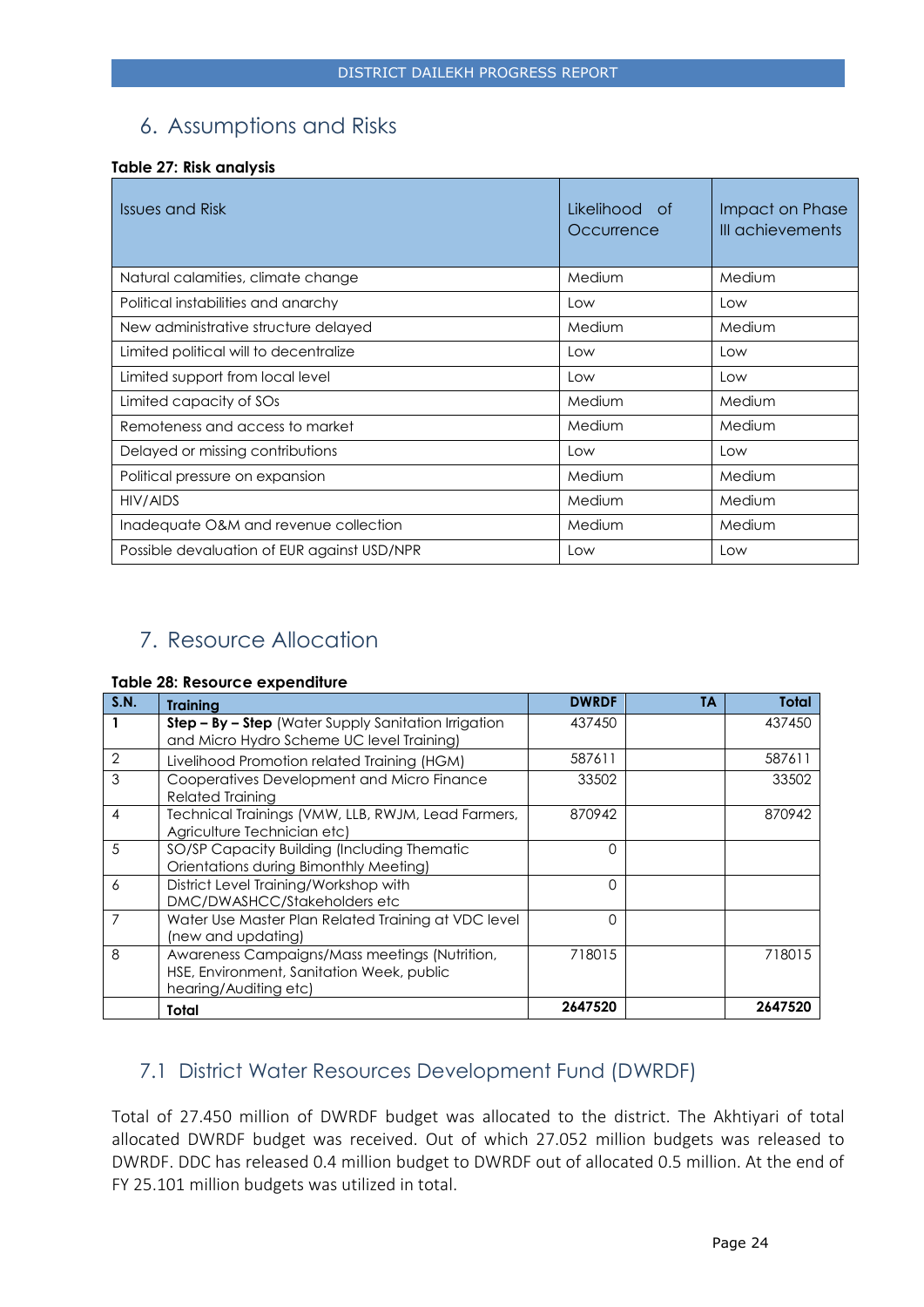This is 92.13% of expenditure against allocated budget. Total NPR 19,52,164 is carried over for the next FY.

| <b>Budget</b><br>heading | <b>Budget</b> | <b>Expenditure</b> | $\%$<br>expenditure<br>against budget |
|--------------------------|---------------|--------------------|---------------------------------------|
| Capital                  | 15785000      | 15554876           | 98.54%                                |
| Recurrent                | 11460000      | 9546238            | 83.30%                                |
| Total                    | 27245000      | 25101114           | 92.13%                                |

#### **Table 23: Utilization of DWRDF**

#### **Table 23: Akhtiyari Received DWRDF**

| <b>Funding/Budget heading</b> |         |           |       |  |
|-------------------------------|---------|-----------|-------|--|
|                               | Capital | Recurrent | Total |  |
| GoN                           | 7540    | 5835      | 13375 |  |
| GoF                           | 7745    | 5625      | 13370 |  |
| <b>DDC</b>                    |         |           |       |  |
| Total                         | 15785   | 11460     | 26745 |  |

#### **Table 23: Allocation of DWRDF**

| <b>Funding/Budget heading</b> |         |           |              |  |  |
|-------------------------------|---------|-----------|--------------|--|--|
|                               | Capital | Recurrent | <b>Total</b> |  |  |
| GoN                           | 7540    | 5835      | 13375        |  |  |
| GoF                           | 7745    | 5625      | 13370        |  |  |
| <b>DDC</b>                    | 500     | Ω         | 500          |  |  |
| <b>Total</b>                  | 15785   | 11460     | 27245        |  |  |

# <span id="page-24-0"></span>7.2 TA Fund

## <span id="page-24-1"></span>7.3 Human Resources

The human resource is the major part of the project management. RVWRMP being bi-lateral project, the involvement of the human resource from the different stakeholder's side is necessary. So the availability and capacity building such human resources is crucial in the project.

In the side of DDC, in this FY, there was adequate human resource to run the project. LDO as DMC chair person and project focal person always be available in the district in major function and administration. Some deficiency of the human resource was felt in DTO part. The unavailability and capacity lack of the DTO staffs to support the project activities was not found in expected level. Other DMC members have proven as the excellent technical and managerial support in the district level project management.

In the part of SO and SP, the available human resource are found in expected level, although they need further capacity enhancement with prospective of third phase of the project. Sub engineer was vacant from the mid time of the FY 01 and is not fulfilled.

At community level, the lack of skilled human resource was felt again in this FY. The already trained skill manpower used to be drained in India. Different levels of technical trainings are organized during the period. The technical support from the service center of agriculture and livestock office was not in expected level. Regarding the trained human resources at VDC level, DTO, WSSDO, DADO, DLSO, CSIDB are conducting various sector wise training to develop the human resources in district & VDC level but due to the improper management of the DIDC. In this regards, RVWRMP has been capacitated Village Maintenance Workers (VMWs), Village Level